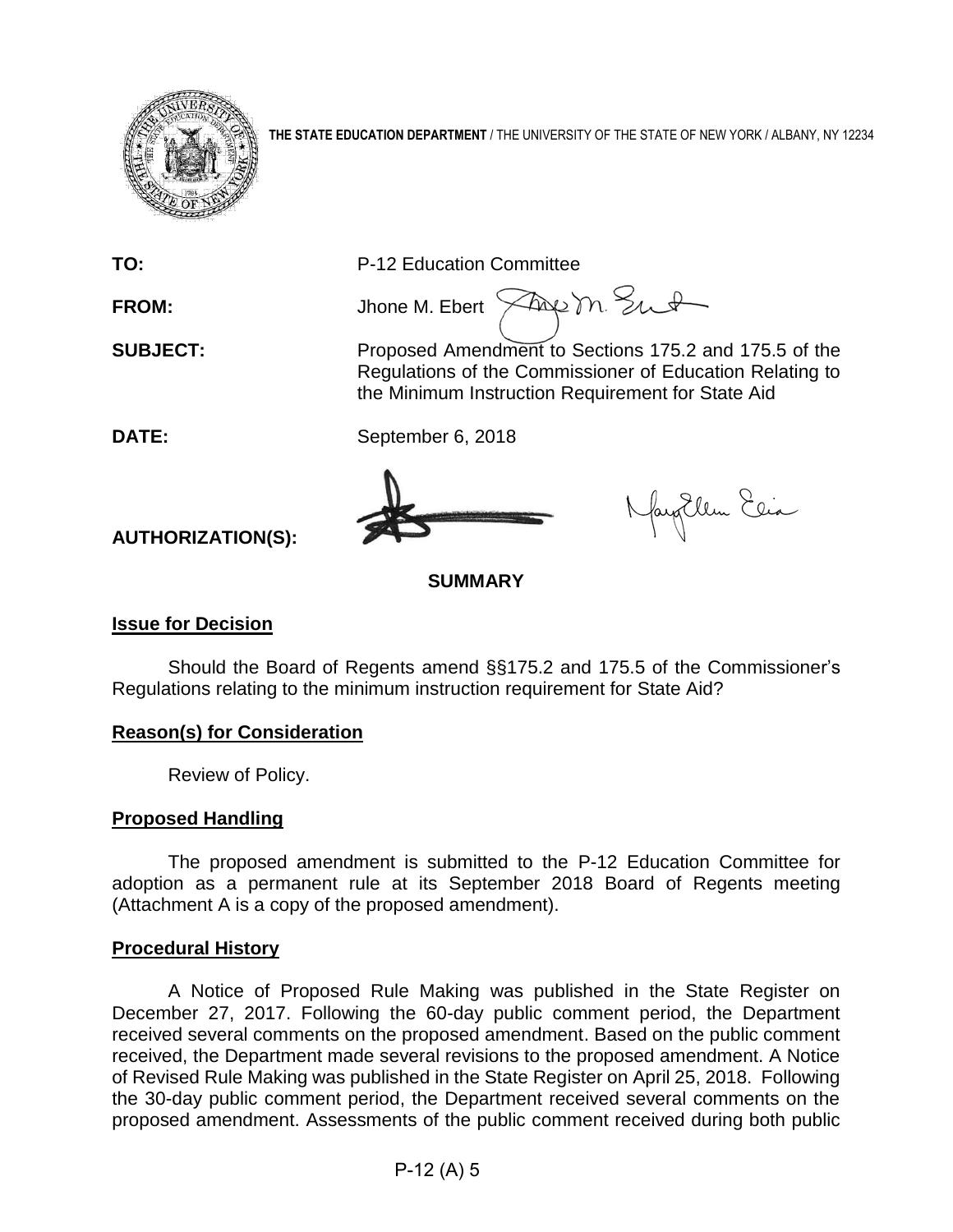comment periods are included as Attachments B and C, respectively. A Notice of Emergency Adoption and Notice of Revised Rule Making was published on June 27, 2018. A subsequent Notice of Emergency Adoption was published on August 29, 2018. One comment was received during the third public comment period (Assessment of the public comment received is included as Attachment D). Supporting materials for the proposed amendment are available upon request from the Secretary to the Board of Regents.

## **Background Information**

At its December 2017 meeting, the Board of Regents discussed a months-long process of stakeholder engagement and feedback related to the minimum instructional time required for State Aid. This proposed regulation reforms the existing instructional requirement, which is based on 180 days with a minimum number of instructional hours each day, to 180 days with a minimum number of instructional hours provided over the course of the school year.

# **Proposed Regulation**

At its December 2017 meeting, the Department proposed an amendment to the regulation to eliminate the current daily minimum instructional hour requirement and replace it with an aggregate yearly requirement, as explained above (i.e., 900/990 hours over 180 days for full-day kindergarten through grade six and grades seven through twelve, respectively), to provide school districts additional flexibility when establishing their school calendars. The proposed amendment seeks to provide clarity around existing procedures relating to the scheduling of examinations, superintendent conference days, and extraordinary weather conditions. This revision will provide school districts with maximum flexibility in providing instructional time for their students.

Following the 60-day public comment period required under the State Administrative Procedure Act, the Department made the following changes to the proposed amendment at its April 2018 meeting:

- **Removing references to BOCES:** BOCES do not receive Foundation Aid and are thus not subject to the 180-day requirement for State aid purposes.
- **Clarifying August Superintendent Conference Days:** The proposed amendment limits the number of Superintendent's Conference Days that may be held during the last two weeks of August to two. The proposed amendment is revised to eliminate this limitation, consistent with Education Law §3604(8).
- **Clarifying Parent-Teacher Conferences as a part of Superintendent Conference Days:** The proposed regulation allows parent-teacher conference days to be counted as a superintendent conference day as was permitted under the prior version of §175.5(f) of the Commissioner's regulations.
- **Conforming Change in §175.2:** This section of Commissioner's Regulations had a reference to 180 days that needs to be conformed to the new hourly structure.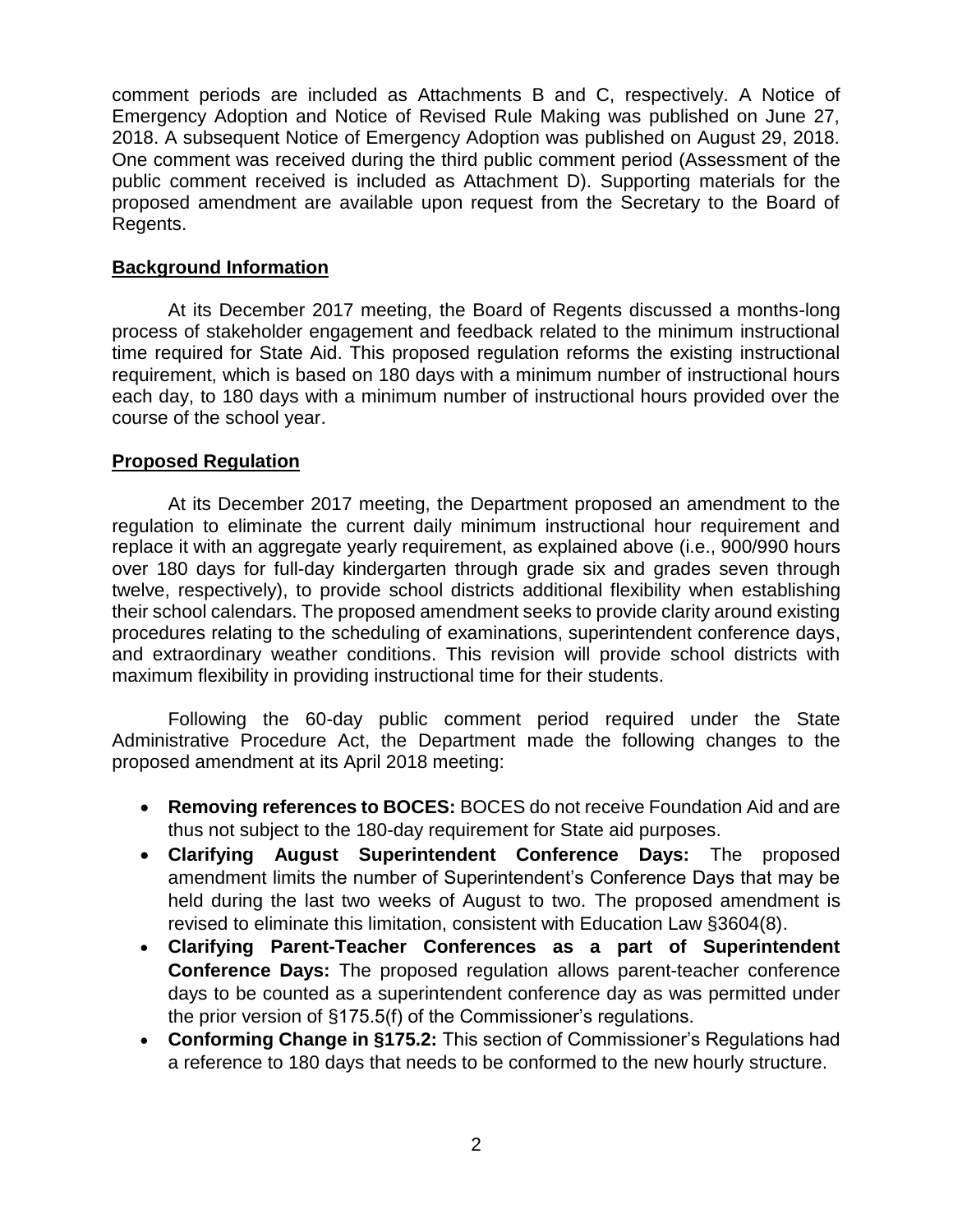Following the 30-day public comment period required under the State Administrative Procedure Act, the Department recommended the following change to the proposed amendment, which the Board approved at its June 2018 meeting:

• **Clarification of Amount of Instructional Time that Can be Credited for Superintendents' Conference Days:** Modifying the number of hours that can be credited toward annual instructional time for superintendents' conference days from 5.0 for elementary grades and 5.5 for secondary grades to the average scheduled school day for those grade levels using the district's school calendar.

# **Related Regents Items**

## [December 2017](http://www.regents.nysed.gov/common/regents/files/1217p12d2.pdf)

http://www.regents.nysed.gov/common/regents/files/1217p12d2.pdf

## [April 2018](http://www.regents.nysed.gov/common/regents/files/418p12a5revised.pdf)

http://www.regents.nysed.gov/common/regents/files/418p12a5revised.pdf

## [June 2018](http://www.regents.nysed.gov/common/regents/files/618p12a4.pdf)

http://www.regents.nysed.gov/common/regents/files/618p12a4.pdf

# **Recommendation**

Department staff recommends that the Board of Regents take the following action:

VOTED: That §§175.2 and 175.5 of the Regulations of the Commissioner of Education, be amended as submitted, effective October 3, 2018.

# **Timetable for Implementation**

If adopted at the September 2018 meeting, the proposed amendment will become effective as a permanent rule on October 3, 2018.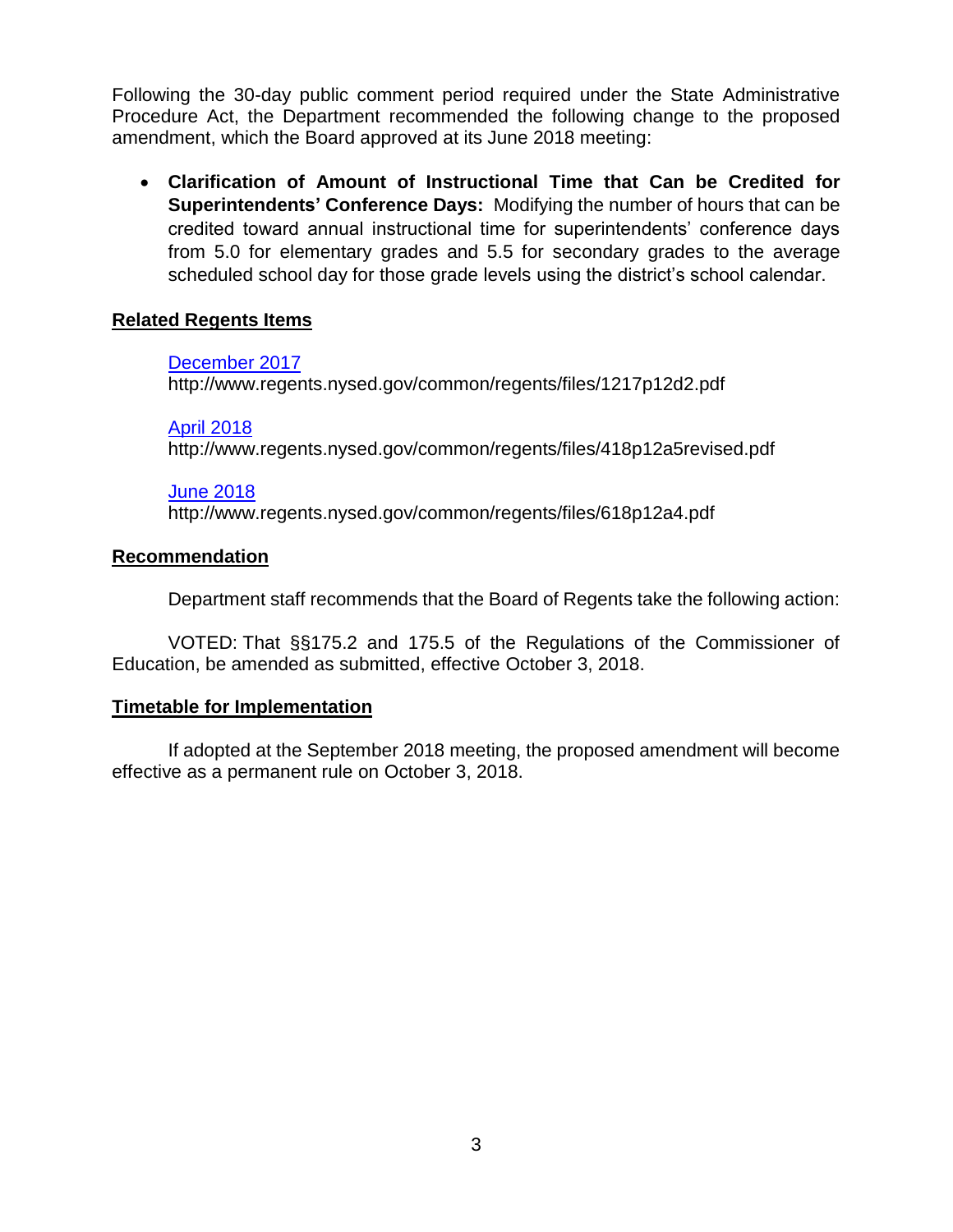## **Attachment A**

# AMENDMENT TO THE REGULATIONS OF THE COMMISSIONER OF EDUCATION Pursuant to Education Law sections 101, 207, 1704 and 3604.

1. That section 175.5 of the Regulations of the Commissioner of Education is repealed and a new section 175.5 is added, effective August 11, 2018, to read as follows:

Section 175.5. Minimum instructional hours and use of superintendents' conference days for State aid purposes.

(a) Purpose. The provisions of this section are intended to provide school districts with flexibility in meeting the 180-day requirement in order to receive State aid pursuant to Education Law §§1704(2) and 3604(7) for actual instructional time provided to students. Nothing in this section shall be construed to preclude school districts from lengthening the school day and/or school year beyond the annual minimum instructional requirement for both instructional and non-instructional activities, including but not limited to, homeroom periods, lunch, recess, staff development activities, parent-teacher conferences, or any other purpose the school district has determined is necessary for the development of the whole child and/or to improve student achievement.

(b) Definition. "Instructional hours" shall mean an hour or a fraction of an hour, during which students are receiving instruction from a certified teacher pursuant to Part 80 of this Title in an academic subject and/or periods of time during which students are engaged in supervised study activities, including completing homework and/or the review of homework. Instructional hours shall not include periods of time where instruction and/or supervised study time is not provided to students, such as lunch or recess.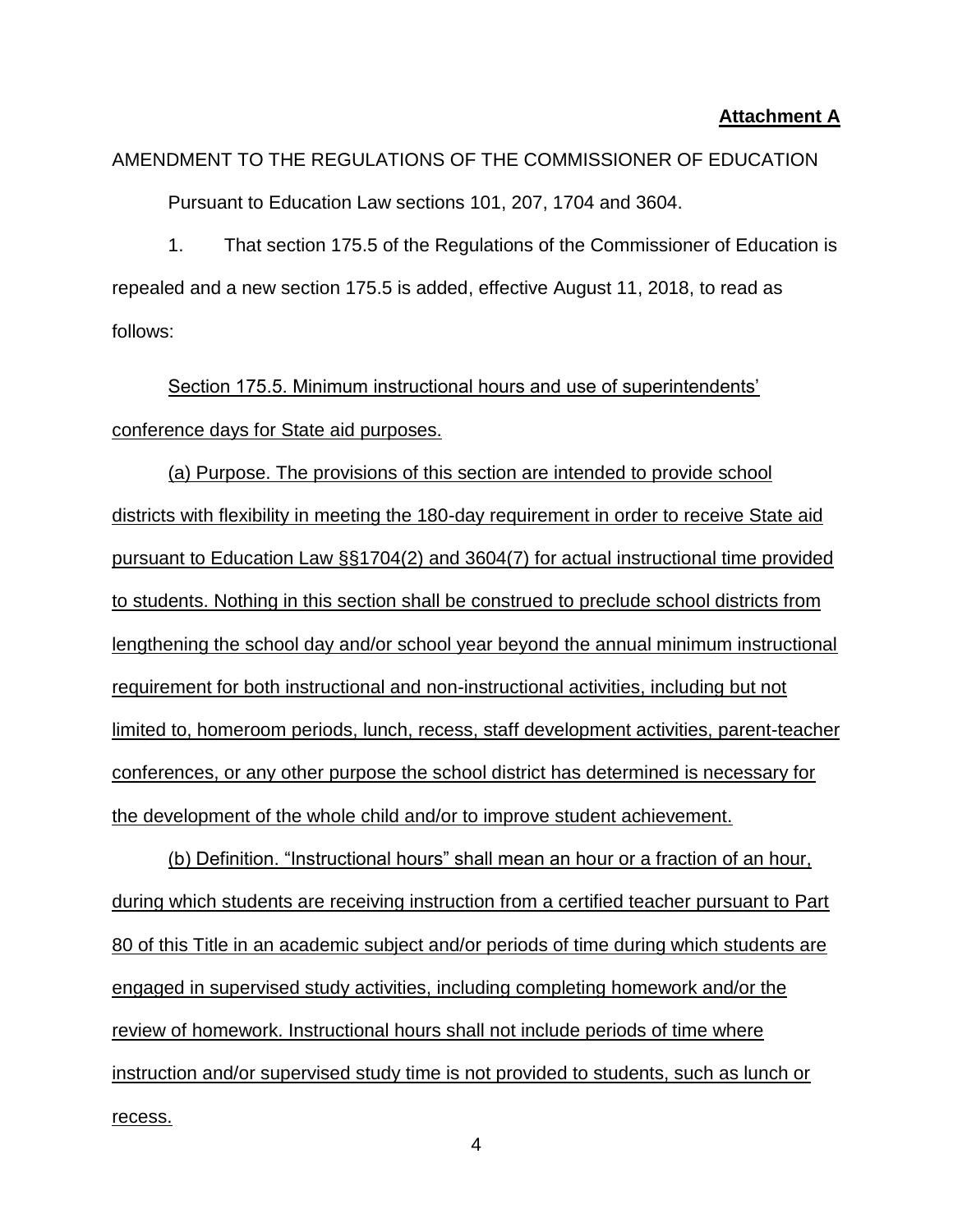(c) Annual Hourly Requirement. Commencing with the 2018-2019 school year, for the purpose of apportionment of State aid, any school district must be in session for at least 180 school days, and during such 180 days the school district must meet the following minimum annual instructional hour requirement:

(1) For pupils in half-day kindergarten, a minimum of 450 instructional hours.

(2) For pupils in full-day kindergarten and grades one through six, a minimum of 900 instructional hours.

(3) For pupils in grades seven through twelve, a minimum of 990 instructional hours.

(d) School calendar development. To ensure that school districts meet the annual instructional requirement in order to receive State aid, it is recommended that school districts establish school year calendars that exceed the minimum requirements as provided herein by at least the average number of emergency days that such district has taken over the previous five school years.

(e) Unscheduled school delays and early releases. Instructional hours that a school district scheduled but did not execute, either because of a delay to the start of a school day or an early release, due to extraordinarily adverse weather conditions, impairment of heating facilities, insufficiency of water supply, shortage of fuel, destruction of a school building, or such other cause as may be found satisfactory by the Commissioner, may still be considered as instructional hours for State aid purposes for up to two instructional hours per session day, provided, however, that the superintendent shall certify to the Department, on a form prescribed by the Commissioner, that an extraordinary condition existed on a previously scheduled session day and that school was in session on that day.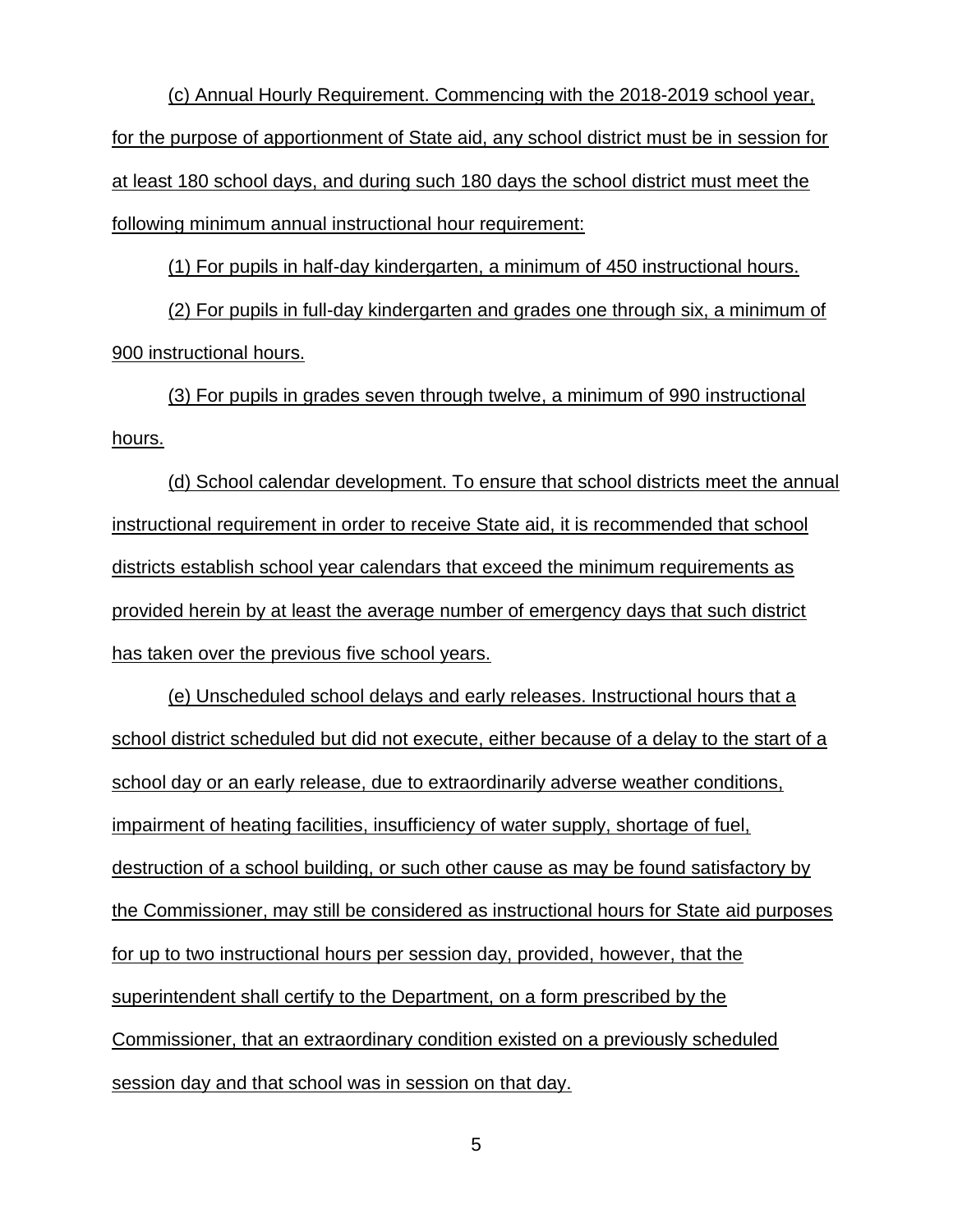(f) Double or overlapping sessions. The provisions of subdivision (c) of this section shall not apply to schools which operate on double or overlapping sessions, provided the written approval of the Commissioner to operate such sessions has been obtained prior to the scheduling of such sessions for any school year.

(g) The provisions of subdivision (c) of this section shall not apply where the prior written approval of the Commissioner has been obtained to conduct, in a given school year, an experimental or alternative program involving daily sessions consisting of fewer hours than would otherwise be required by the provisions of subdivision (c) of this section.

(h) Use of superintendents' conferences.

(1) Superintendents' conferences to provide staff development activities that are related to implementation of the new high learning standards and assessments, general staff orientation, curriculum development, in service education, or parent-teacher conferences may be credited toward the annual instructional requirement. Provided, however, that the average scheduled hours for a school day based on the school calendar (e.g., 5 hours for elementary, 5.5 for secondary) shall be considered one superintendents' conference day authorized pursuant to Education Law §3604(8) and a district may use up to the product of four such hour amounts in a given school year, and provided that such conferences occur on days when the regular day schools of the school district may legally be in session, and provided further that such conference days may not be scheduled for routine school administrative matters such as the grading of assignments, the preparation of pupil assignments, record-keeping, or the preparation of lesson plans. Such superintendents' conferences authorized pursuant Education Law §3604(8), may be held, if the school district so elects, in the last two weeks of August,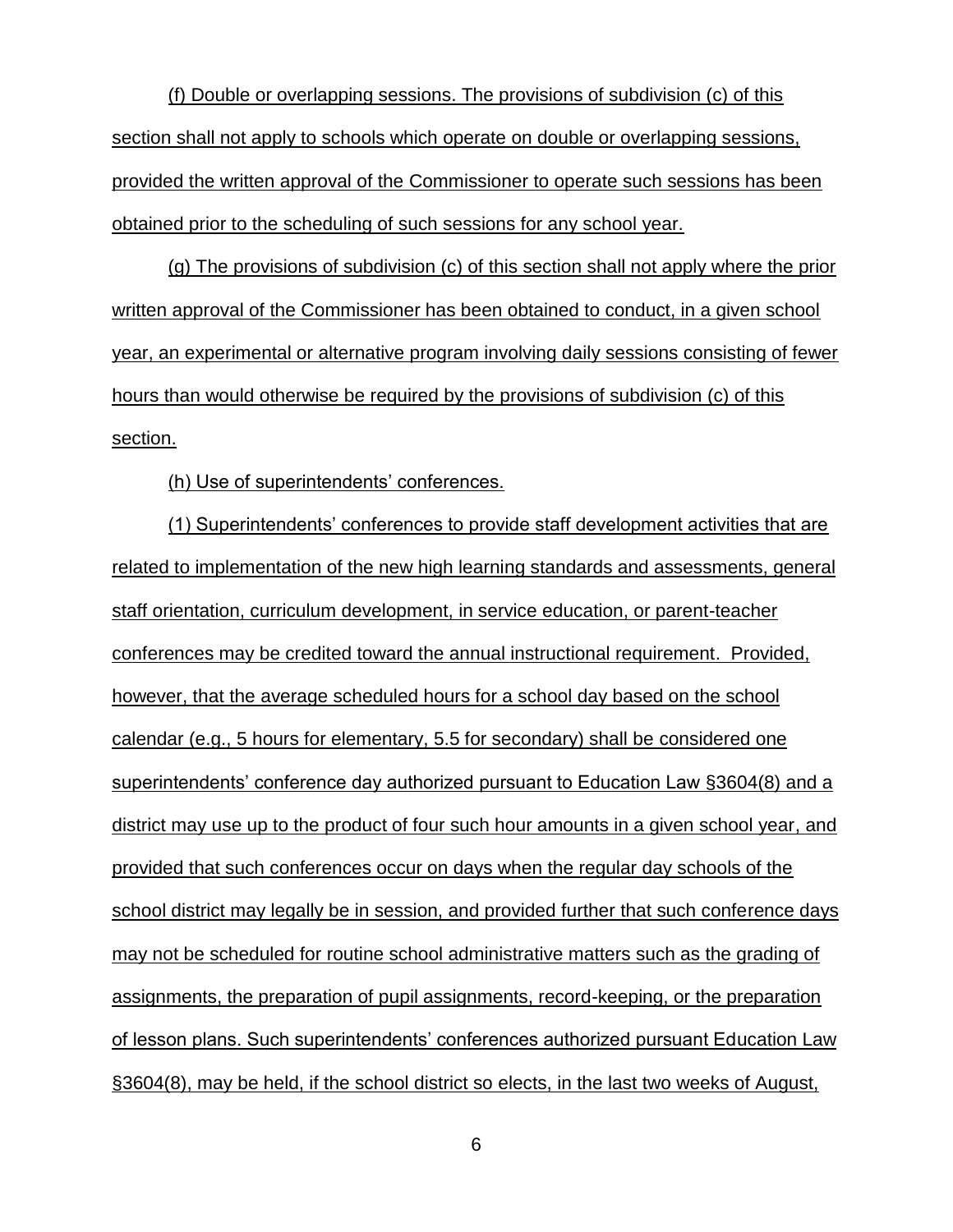subject to collective bargaining requirements pursuant to article fourteen of the Civil Service Law.

(i) Regents examinations and other state assessments.

(1) Regents examinations. For only the grade levels sitting for a Regents examination, a district may schedule the average number of instructional hours it provides on non-examination days for days on which Regents examinations or Rating Day(s) are held, and have such hours count toward the annual minimum hourly requirement. On such days, attendance need not be taken, and attendance may not be assumed and claimed for State aid purposes under any circumstances. If grades seven through twelve are housed in the same building, school district officials may excuse the students from any grade level for which an examination is not being offered if their class schedules are disrupted by the Regents examination schedule and if staff are needed to properly administer such examinations.

(2) New York State Assessments. Session days during which New York State Assessments, including but not limited to the Grades 3-8 English language arts and mathematics assessments, are administered are days on which attendance must be taken and which instructional hours count toward the annual minimum hourly requirement.

(3) Other state assessments. On session days during which alternative and/or pathway assessments, as defined in section 100.2(f) and (mm) of this Title, are administered, attendance must be taken and only actual instructional hours for pupils in attendance, including the examination time, may be included within the instructional hour requirement. Grade levels that are excused from instruction on those days may not have hours count toward the requirement.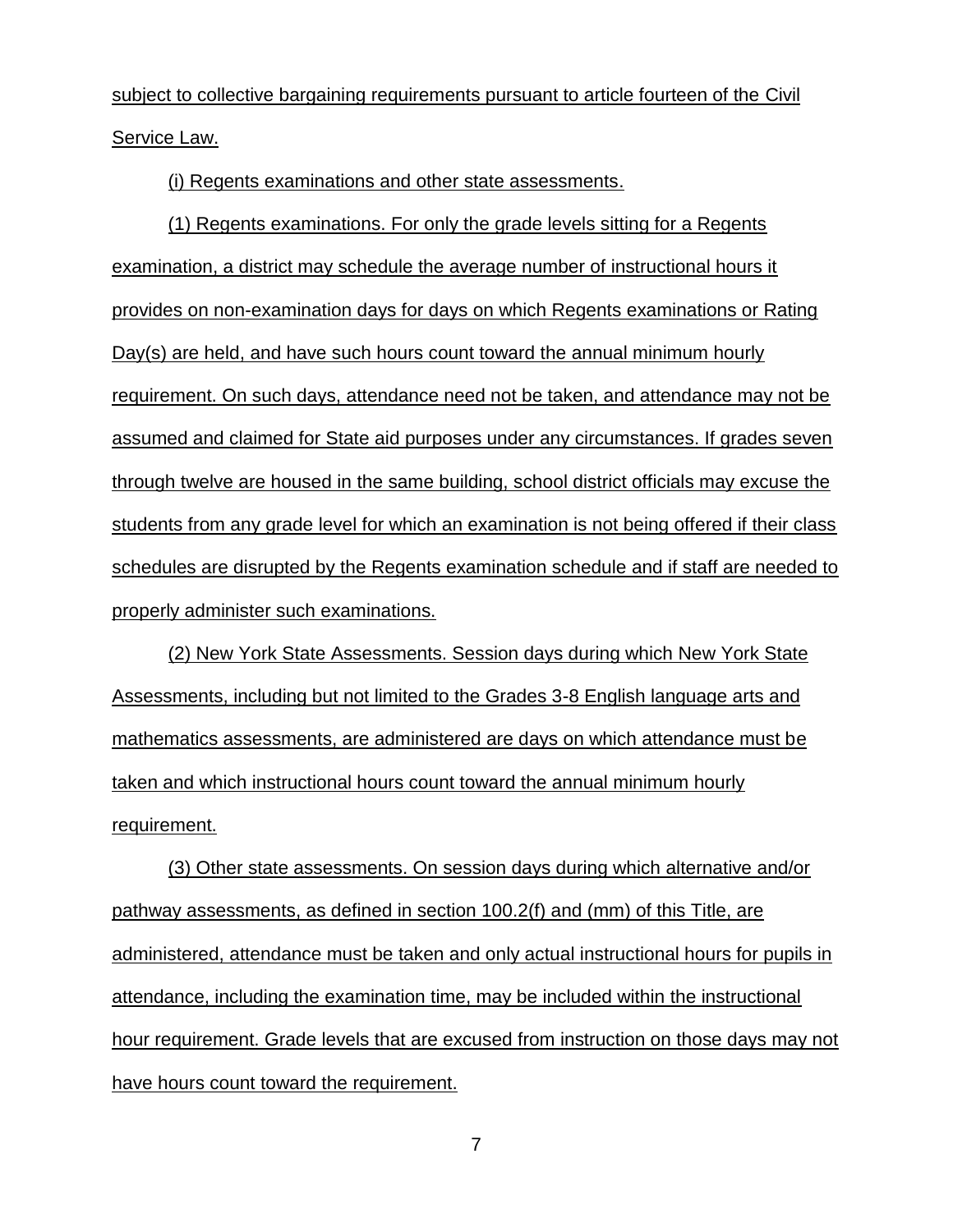(j) Short session aid deduction. For the purposes of reducing State aid pursuant to Education Law §3604(7), "one day" shall mean:

(1) For pupils in half-day kindergarten, two and one-half hours.

(2) For pupils in full-day kindergarten and grades one through six, five hours.

(3) For pupils in grades seven through twelve, five and one-half hours.

In the event that a school district has a total deficiency in hours that equals a fraction of hours per day pursuant to this paragraph, such deficiency shall be rounded up to the next whole day.

(k) Nothing in this section shall be construed to abrogate any conflicting provisions of any collective bargaining agreement in effect on June 30, 2018 during the term of such agreement and until the entry into a successor collective bargaining agreement to the extent required under article 14 of the Civil Service Law.

2. Section 175.2 of the Regulations of the Commissioner of Education is amended, effective July 1, 2018, to read as follows:

Section 175.2. Attendance records for examination days for State aid purposes.

Each school district in which Regents examinations are administered in January, April and June may omit the record of attendance for pupils in the grade levels in which such examinations are given, on the days designated for the administration of such examinations, for the purpose of computing average daily attendance for State aid. The record of attendance of pupils of the grade level in which the Regents Scholarship examination is given may also be omitted for the day on which such examination is administered. The record of attendance for grades located in the same buildings in which such examinations are administered may be omitted, if it is necessary to suspend instruction for such grades in order to provide adequate staff and space for the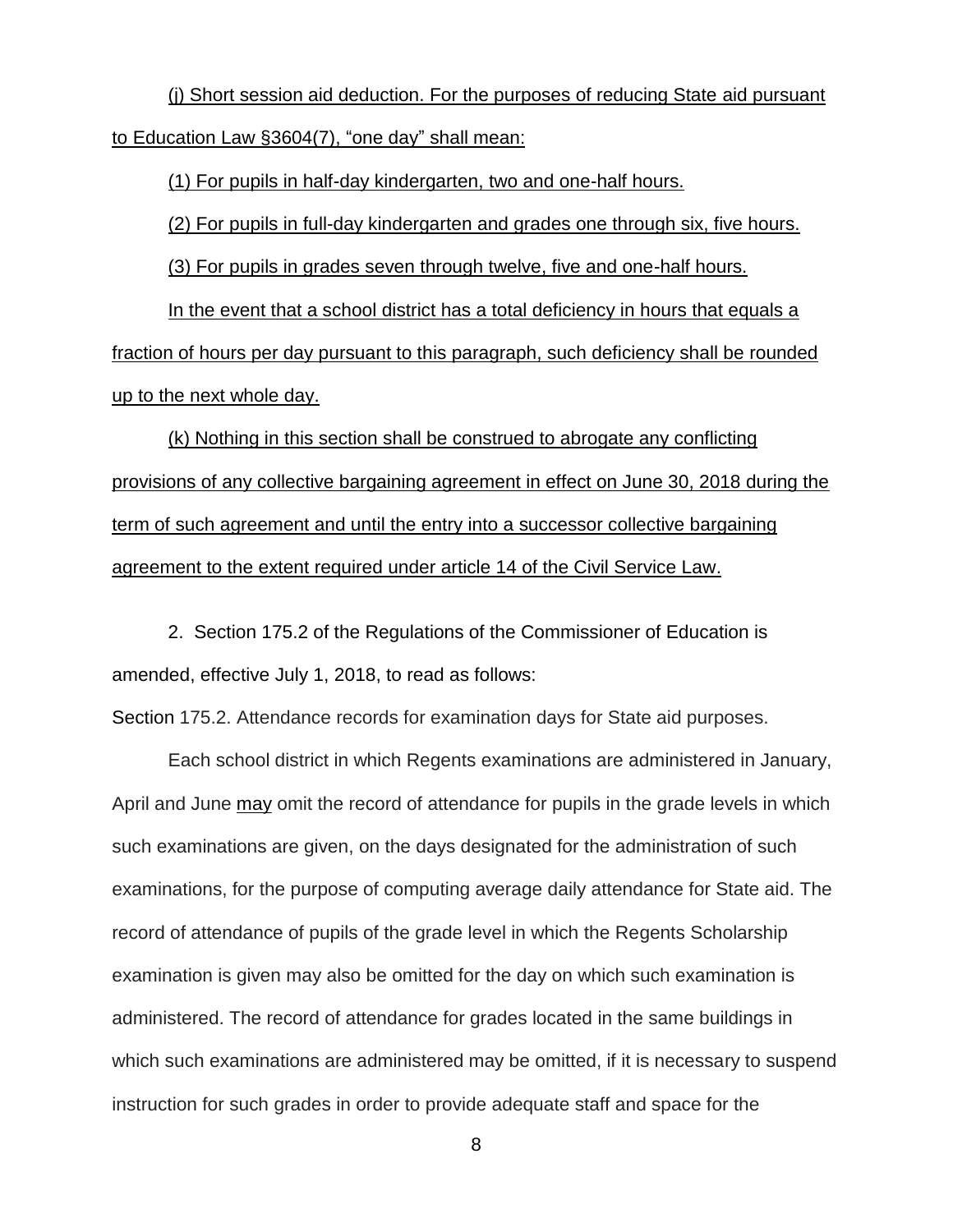administration of such examinations. The hours used on examination days, as well as the days themselves, referred to in this section shall be counted for the purpose of satisfying the minimum instructional hour requirement [that school districts shall provide 180 days of instruction] pursuant to section 175.5 of this Part.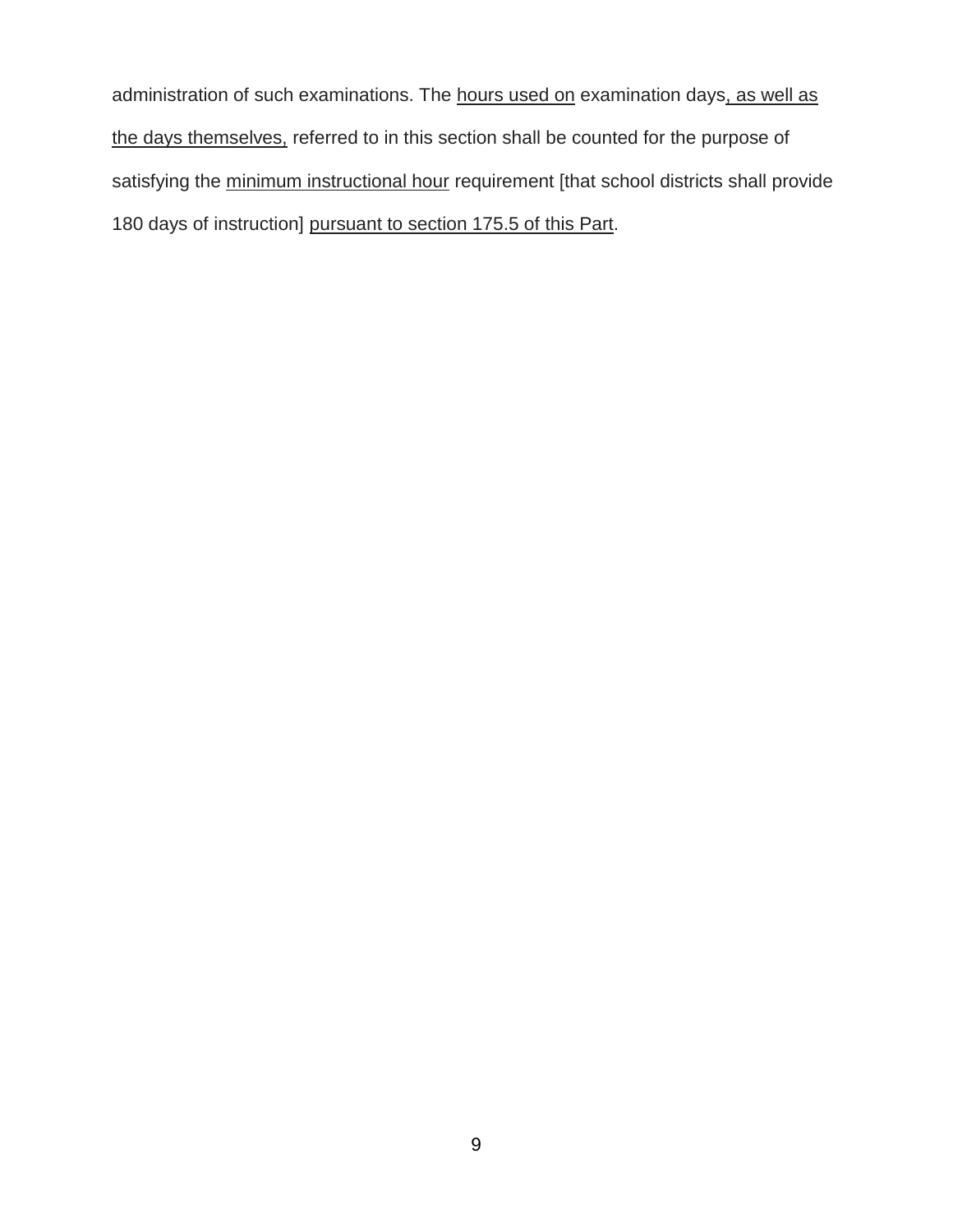#### **Attachment B**

## ASSESSMENT OF PUBLIC COMMENT

Since publication of Proposed Rule Making in the State Register on January 17, 2018, the State Education Department (SED) received several comments:

1. COMMENT:

One commenter asked that school districts be allowed to begin the school year prior to Labor Day.

DEPARTMENT RESPONSE:

SED has proposed legislation that would authorize school districts to commence the school prior to September 1, subject to local discretion.

2. COMMENT:

Multiple commenters were concerned about the provision that allows for up to two hours of a weather delay or early release to be counted toward the total yearly aggregate instructional hours, noting that their district often utilizes three-hour delays.

DEPARTMENT RESPONSE:

School districts have, traditionally but not necessarily universally, utilized one or twohour delays on days with inclement weather to allow for their local municipalities to clear the roads. The existing regulation allows for such delays to occur without penalizing the district for State aid purposes (i.e., allowing the day to count).

SED believes that allowing anything more than two hours would significantly reduce the amount of instructional time provided to students, and that a delay of three hours, for example, would mean in many cases districts would be providing as little as a half or less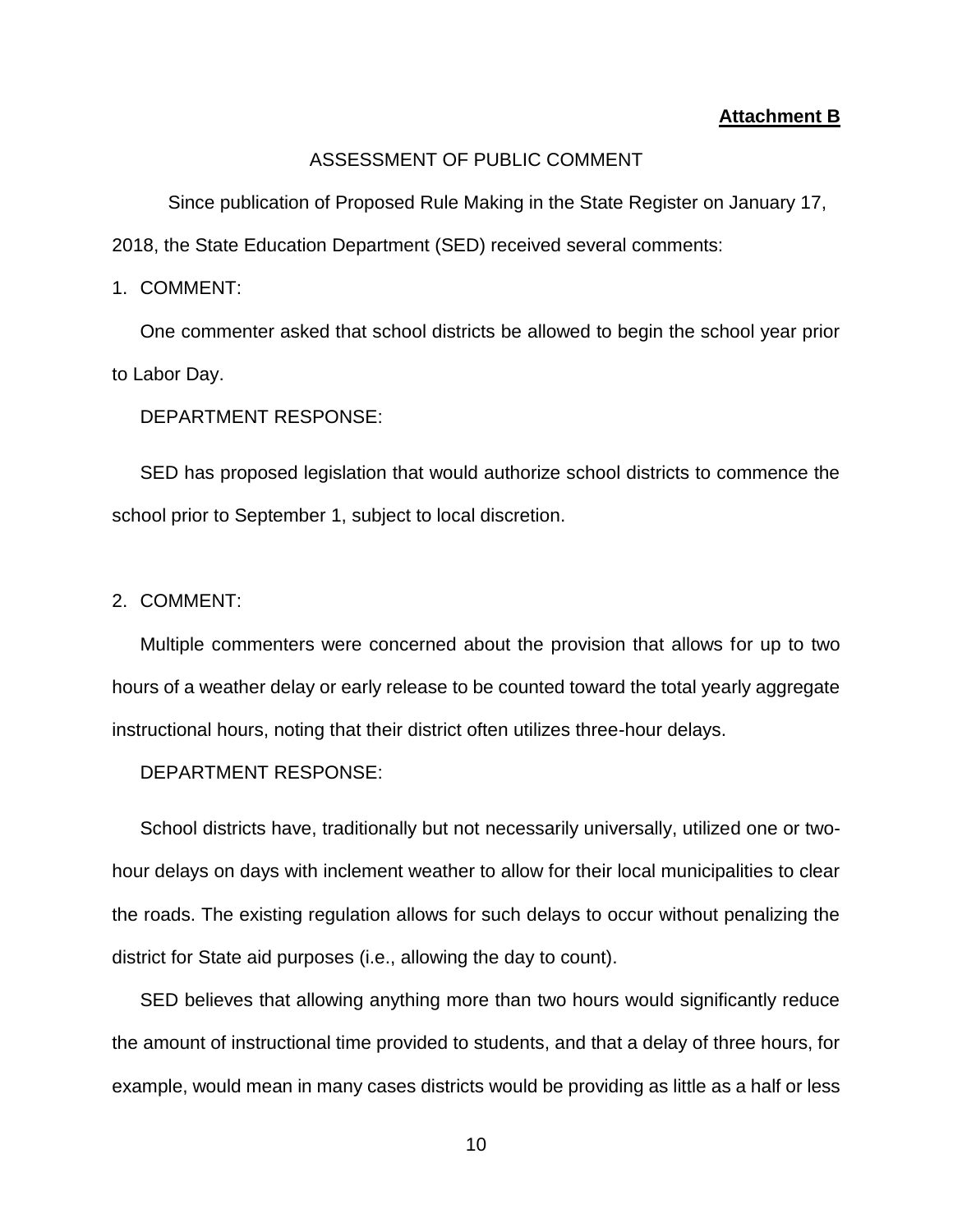of a scheduled school day; with such a reduced amount of hours, the school district should consider simply closing for the full day for the sake of student safety.

#### 3. COMMENT:

One commenter was concerned about the provision that allowed, in buildings where grades seven through twelve are housed together, for non-tested grades to be released for the day of a Regents examination, but still have their scheduled hours count, if staff were needed to administer the exams. The concern is that the regulation applies only to buildings with seven through twelve, but that the same issue arises in buildings that are just the high school grades (nine through twelve).

## DEPARTMENT RESPONSE:

The allowance for dismissals included in the regulation is consistent with current guidance. Moreover, the Department does not believe that many staff (outside of 7-12) would be needed to administer these exams.

#### 4. COMMENT:

One commenter requested that the hours for final exams for grades seven and eight be counted in the same manner as the Regents exams for grades nine through twelve.

## DEPARTMENT RESPONSE:

If the commenter means that some final exams for grades seven and eight should be offered during Regents examination week, but students who are not taking such exams can be dismissed from school, the Department points out that the Regents exams are the only exams treated in this way, and this is consistent with past practice. Other exams, such as local examination finals and the grades 3-8 State assessments, still require all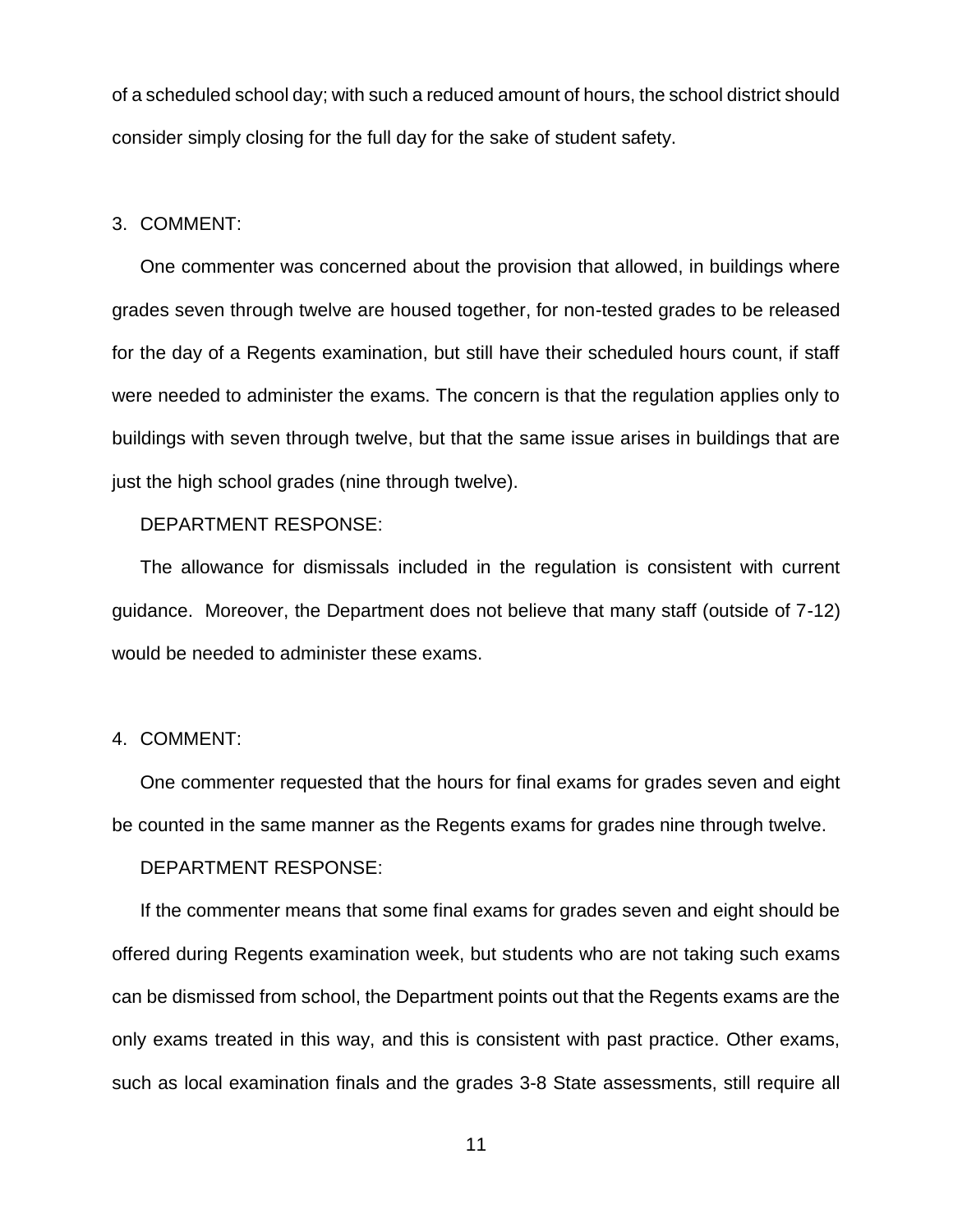students to be in session for those session days to count toward the 180-day requirement. The revised regulation is not changing that practice; districts are still required to schedule instructional time for students in those grade levels who are not taking exams.

#### 5. COMMENT:

Multiple commenters requested that time that students spend travelling between class periods ("passing time") be counted as instructional time.

DEPARTMENT RESPONSE:

The proposed amendment merely sets the minimum amount of instructional time for State aid purposes. Minimum instructional hours, by definition, are not intended to capture the full school day that a district may offer to its students. Passing time is not time during which the students are engaged in actual instructional activities, and it is assumed that districts are building in both the required minimum instructional time and any operational non-instructional time such as passing time and homeroom. In addition, see Response to Comment #27.

#### 6. COMMENT:

One commenter recommended that the regulations be clarified in its application to preschool special education ("4410") and 853 school programs, including an allowance for "instructional lunch," which is provided in some early and special education programs, to be considered as instructional time.

## DEPARTMENT RESPONSE:

The proposed regulation only relates to the minimum instructional hours required by school districts in order to receive their full allocation of Foundation Aid. Since 4410 and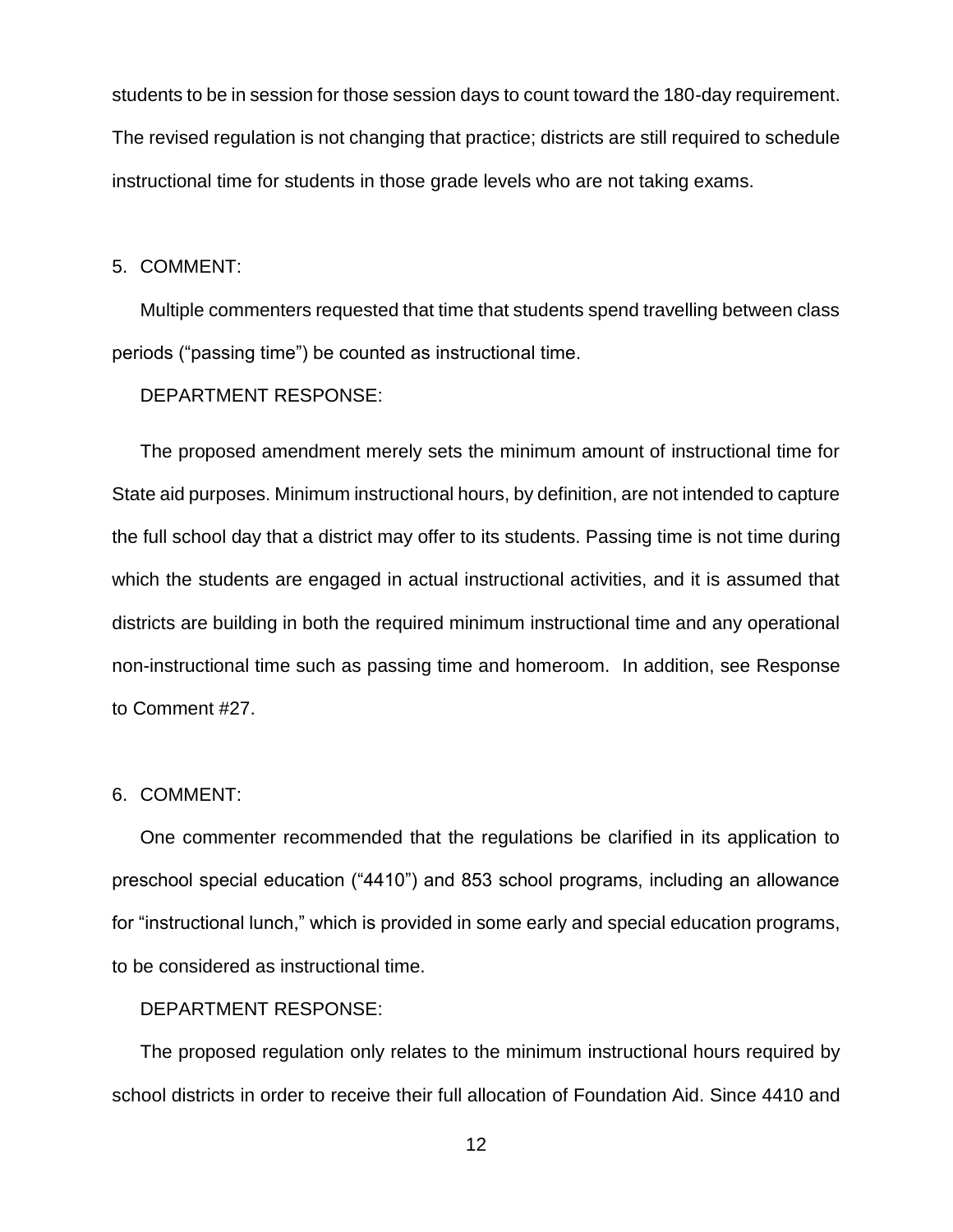853 programs do not receive Foundation Aid, their instructional requirements do not fall under either the existing or proposed regulations, and as such do not need to be addressed herein.

#### 7. COMMENT:

Multiple commenters were concerned about the proposed regulation's limit to two days on the number of Superintendent's Conference Days that can be held in the last two weeks of August, citing that neither statute nor existing guidance carry such limitation.

DEPARTMENT RESPONSE:

SED agrees that Education Law §3604(8) does not contain a limitation of two superintendent conference days in August and has revised the proposed regulation to remove this limitation and reflect the statutory allowance.

#### 8. COMMENT:

Multiple commenters wrote in support of the proposed regulation, specifically related to the additional flexibility offered to school districts in the development of their calendars. In addition, one commenter supported the codification of the Department's longstanding practice of defining instructional time as being exclusive of lunch and recess.

DEPARTMENT RESPONSE:

No response is required because the comment was supportive.

## 9. COMMENT:

Multiple commenters were concerned about the apparent exclusion of parent-teacher conferences as an allowable use of the four Superintendent Conference Days that are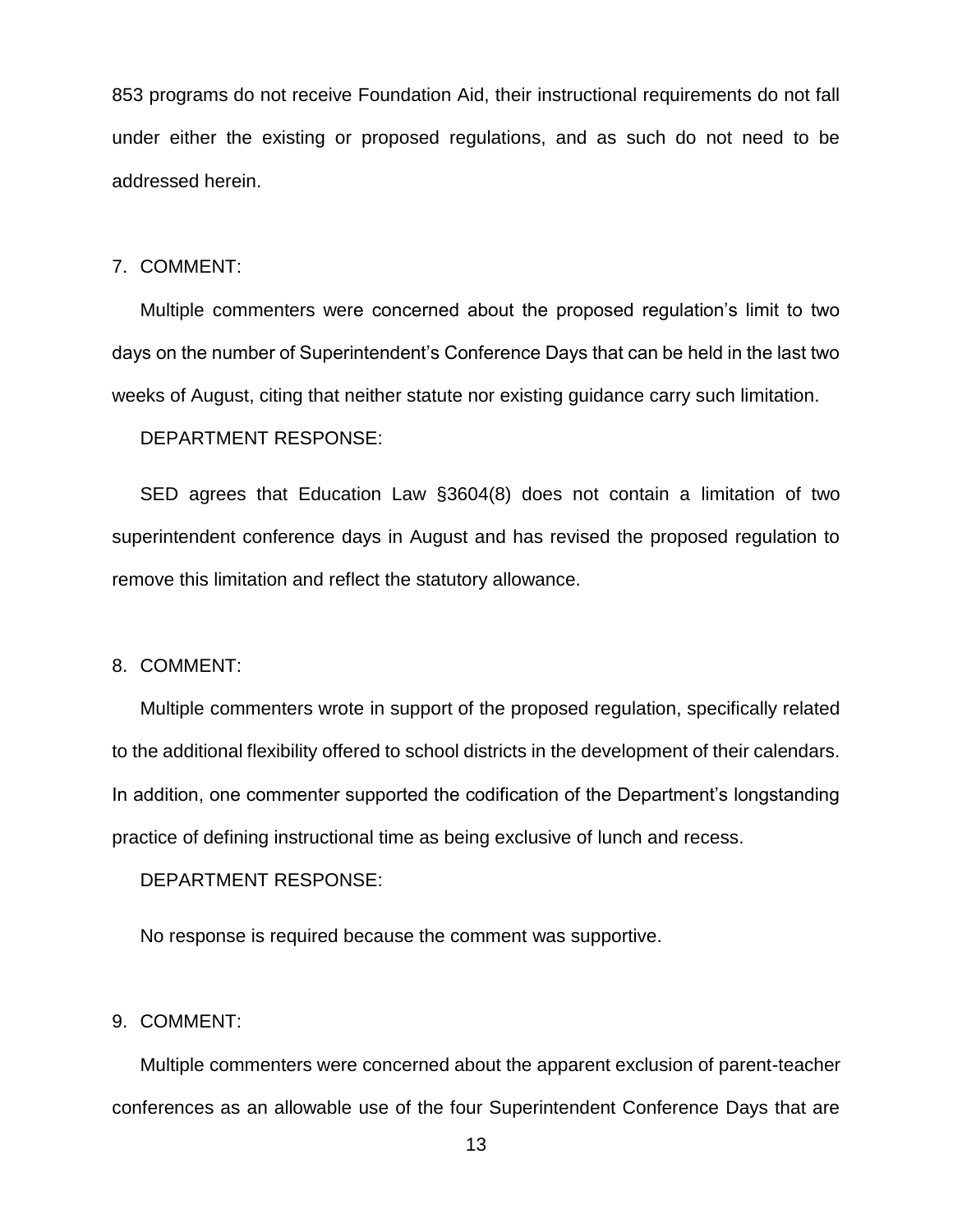included within the minimum instruction requirement. They stated that parent-teacher conferences were specifically authorized in the statute governing Superintendent Conference Days and in existing regulation and guidance and were concerned that removing that allowance could potentially create collective bargaining issues.

DEPARTMENT RESPONSE:

SED agrees and the proposed amendment has been revised to reflect this allowance.

10.COMMENT:

One commenter requested that the regulation be amended to allow for session days for middle and high school students to be held after the end of the June Rating Day but before July 1<sup>st</sup>, noting that such allowance would establish consistency across grade levels.

DEPARTMENT RESPONSE:

The Department understands the concern, but is equally concerned with the quality of instructional time that would be offered after all Regents and final examinations have been administered and course grading is completed in anticipation of graduation, which typically occurs before July 1<sup>st</sup>. In recent years, including the current 2017-18 school year, when significant weather conditions have impacted schedules statewide, SED has allowed for one day after Rating Day to be used for an unused Superintendents' Conference Day to make up one such cancelled day (information available here: [https://stateaid.nysed.gov/attendance/sched\\_superintendents\\_conf\\_day\\_june\\_2018.htm](https://stateaid.nysed.gov/attendance/sched_superintendents_conf_day_june_2018.htm) ). The Department will continue this practice. Therefore, no revisions are necessary.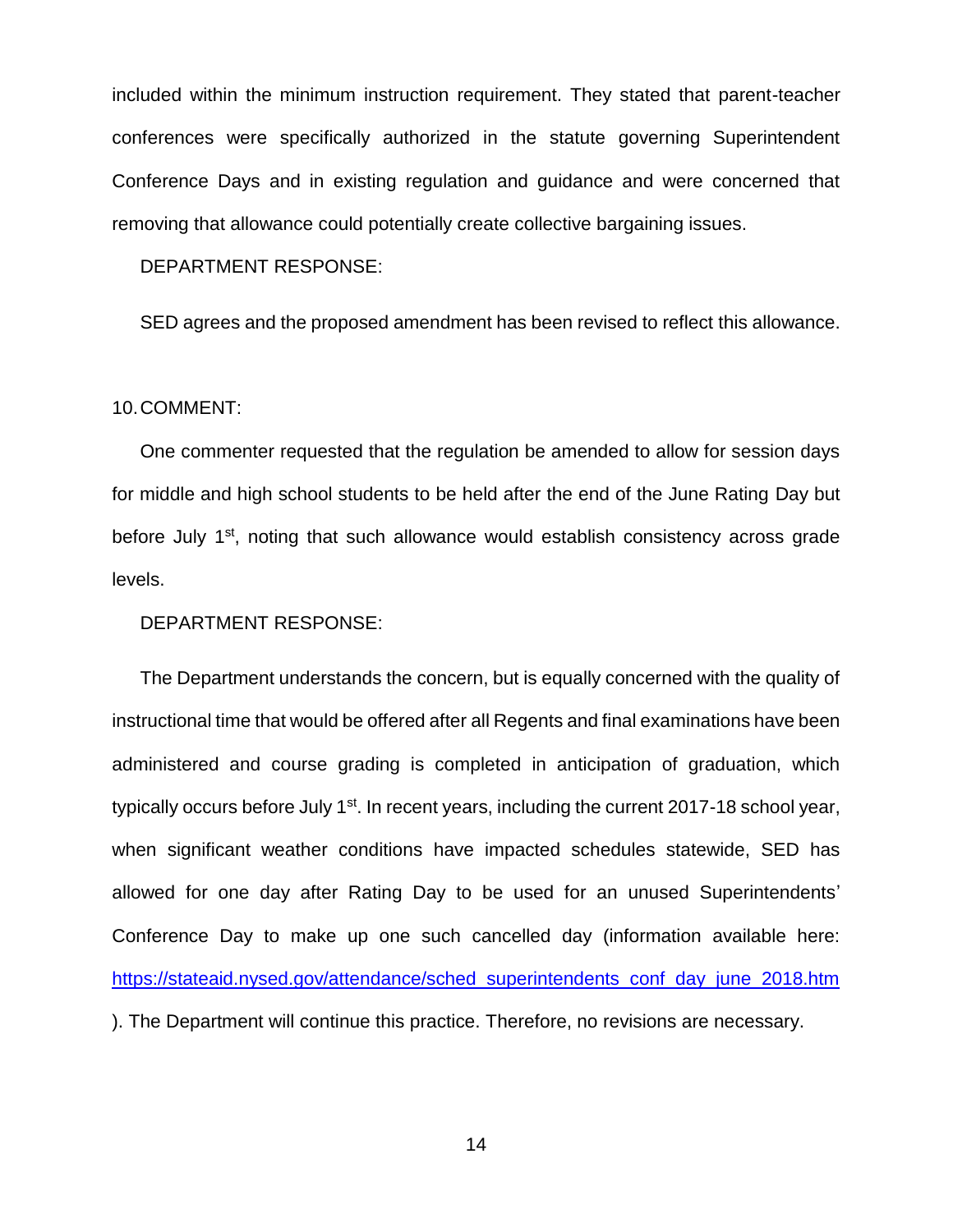#### 11.COMMENT:

One commenter requested clarification about whether districts must still meet the 180 day requirement so long as they've met the annual aggregate minimum hourly requirement.

DEPARTMENT RESPONSE:

Yes, Education Law §3604 requires that districts be in session for no less than 180 days or be subject to a financial penalty. Therefore, school districts must continue to hold session for 180 days and meet the annual minimal instructional time over those 180 days.

#### 12.COMMENT:

Two commenters recommended that references to BOCES be removed from the proposed regulation as they ultimately do not receive state aid.

DEPARTMENT RESPONSE:

SED agrees and has removed references to BOCES from the proposed regulatory language.

## 13.COMMENT:

One commenter noted that it is not mandated that districts provide education at the kindergarten level, and it could be problematic to require a minimum number of hours.

DEPARTMENT RESPONSE:

The commenter is correct that kindergarten is not mandated in all districts. The proposed regulation does not mandate kindergarten by virtue of establishing a minimum number of hours for kindergarten. Instead, it is establishing the minimum number of hours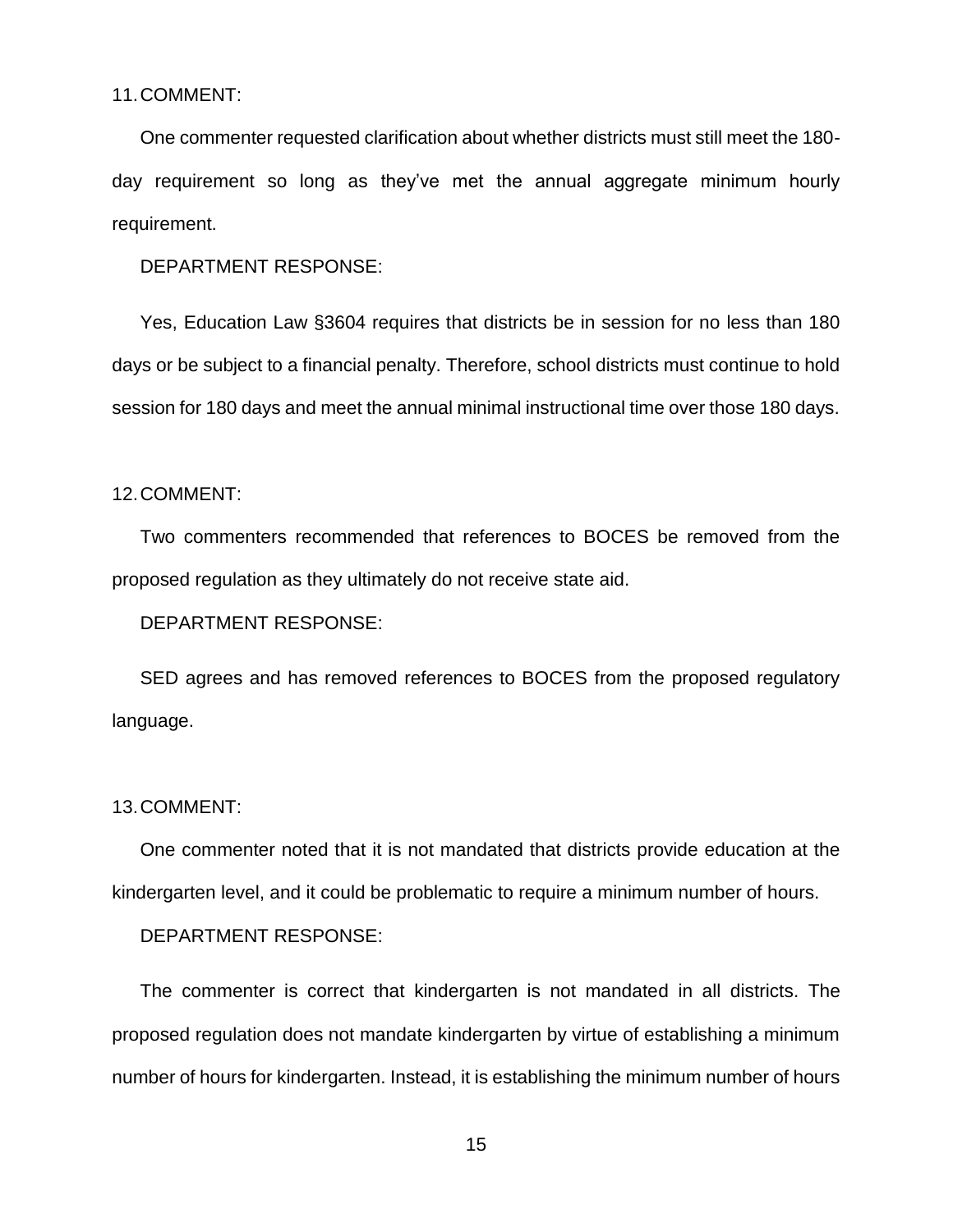required for either a half day or full day kindergarten program, *if* a school district decides to offer it for State aid purposes only.

#### 14.COMMENT:

One commenter asked for clarification on how study halls are counted for purposes of the requirement, as not all students have them built into their schedules.

#### DEPARTMENT RESPONSE:

Supervised study halls count toward the minimum instructional time. With respect to the commenter's question relating to what happens if not all students have them built into their calendars, the school district must review its calendar and student schedules to determine if it is providing the minimum instructional time to its students (which can be done in a variety of ways for its varying student population).

#### 15.COMMENT:

One commenter asked for clarification about how time for administering non-state assessments will or will not be counted within the requirement.

#### DEPARTMENT RESPONSE:

In general, all time for administering local exams can be treated as regular instruction time. This does not preclude districts from having students sit for other examinations and still have that time count as instructional time.

## 16.COMMENT:

One commenter asked for clarification on how time for Regents examinations are defined and counted within the new proposed requirement.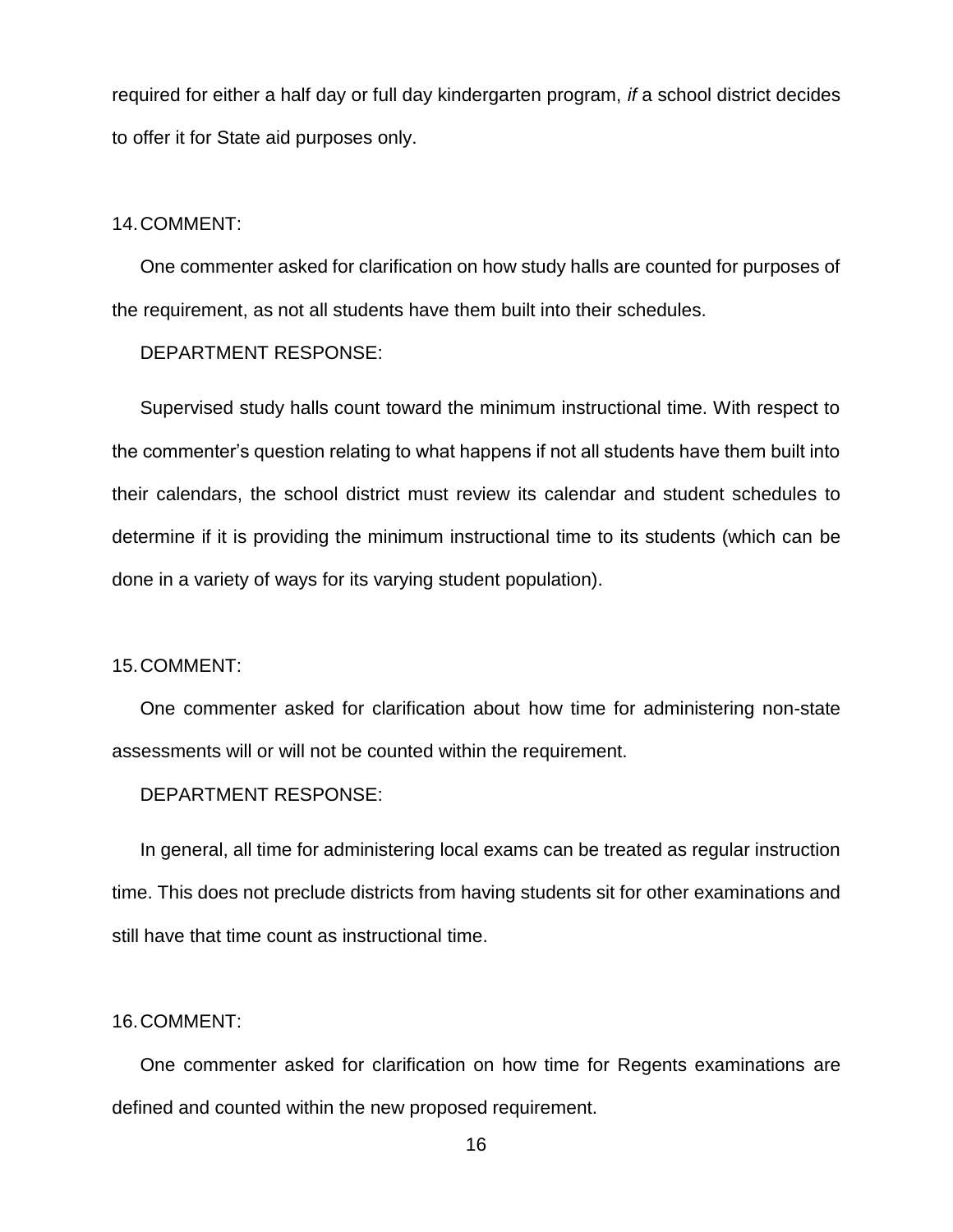#### DEPARTMENT RESPONSE:

In general, if all students in a school remain in class session during the administration of Regents examinations, those days may be counted in the same manner that an average instructional day is counted.

However, if a school is electing to dismiss students who are not taking tests on days during which Regents exams are administered in a building housing grades seven through twelve, the following rules will apply:

- If the dismissals are occurring in a school building where no Regents exams are being administered, no time after dismissal may count toward the minimum instructional time requirement (i.e., if there is a half-day dismissal, no time after dismissal may be counted).
- If the dismissals occur in a building where Regents exams are being administered, and the students' schedules are disrupted by the exams because of staff needs for administering them or because some number of students are taking said exams, the district may claim—for the dismissed grades—the number of hours the exams are administered for the students taking exams. For instance, if a grade is dismissed for the full day, and they are normally scheduled for six instructional hours, and the Regents exams are scheduled for three hours, the dismissed grades may be credited for three instructional hours that day.

Again, as noted in comment #4, the regulation limits this practice to only buildings that house grades seven through twelve.

## 17.COMMENT:

One commenter asked for clarification on the definition of "overlapping sessions". DEPARTMENT RESPONSE: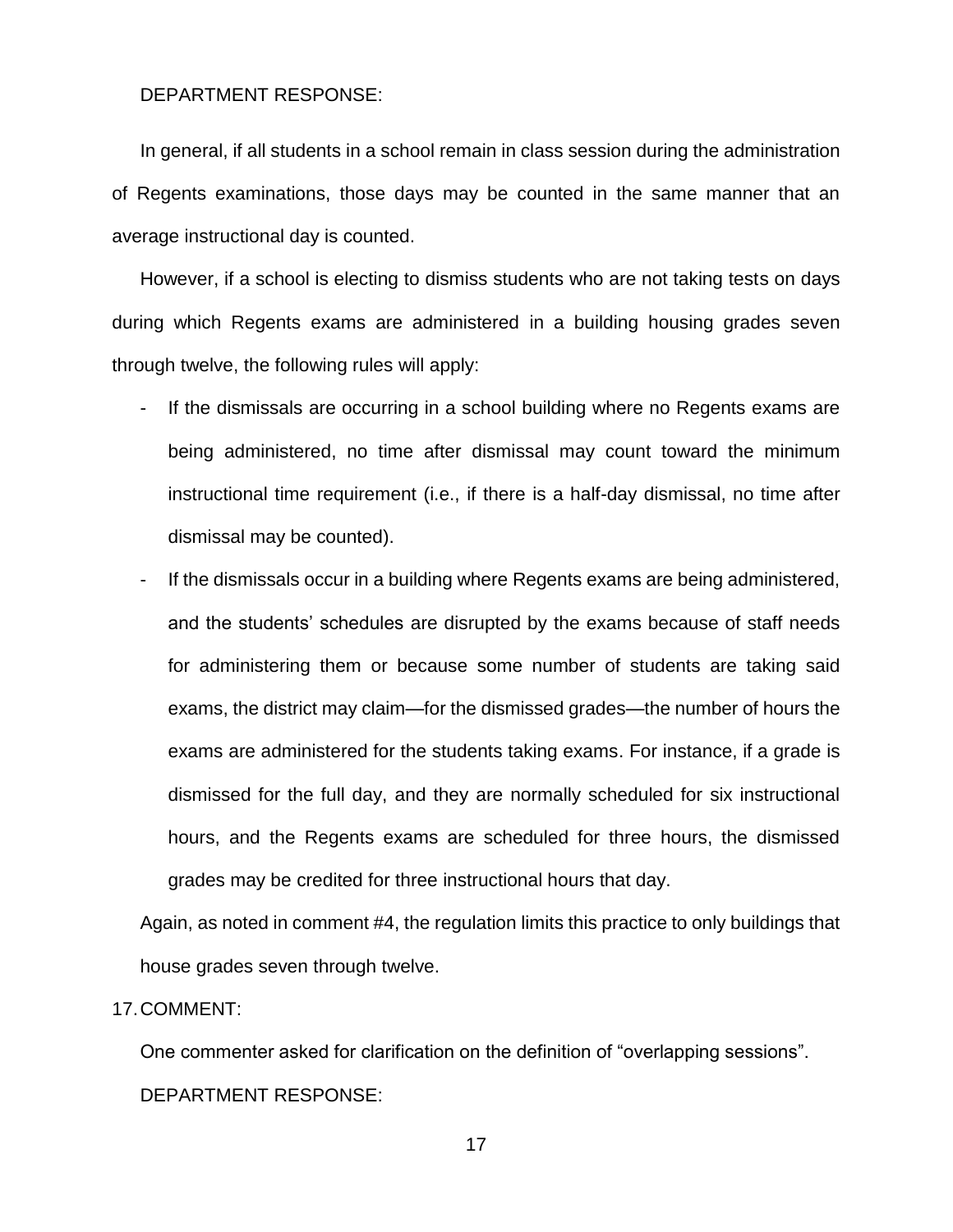Overlapping sessions refer to a historical occurrence where large city school districts had building space limitations that required them to split their student populations and hold two independent sessions during the course of one school day to accommodate the student population. It is the Department's understanding that currently, no school districts are utilizing this exception.

## 18.COMMENT:

One commenter noted that the provision allowing for up-to-two hours per day for weather delays or early dismissals will require superintendents to certify those occurrences and could be a new reporting burden. They asked for clarification and potentially relief as it could be seen as an added mandate.

## DEPARTMENT RESPONSE:

The Department will be developing additional guidance and forms to implement the proposed regulation. It is important that the Department maintains its ability to ensure full compliance with the requirement. However, the Department will take this concern under consideration and will attempt to develop guidelines and a process that are as least burdensome as possible.

#### 19.COMMENT:

One commenter asked how the Department calculated the number of hours authorized for Superintendent's Conference Days and for clarification on whether half days used for professional development can be combined into full days. Another also asked for confirmation that time can be done in increments less than one full day.

DEPARTMENT RESPONSE: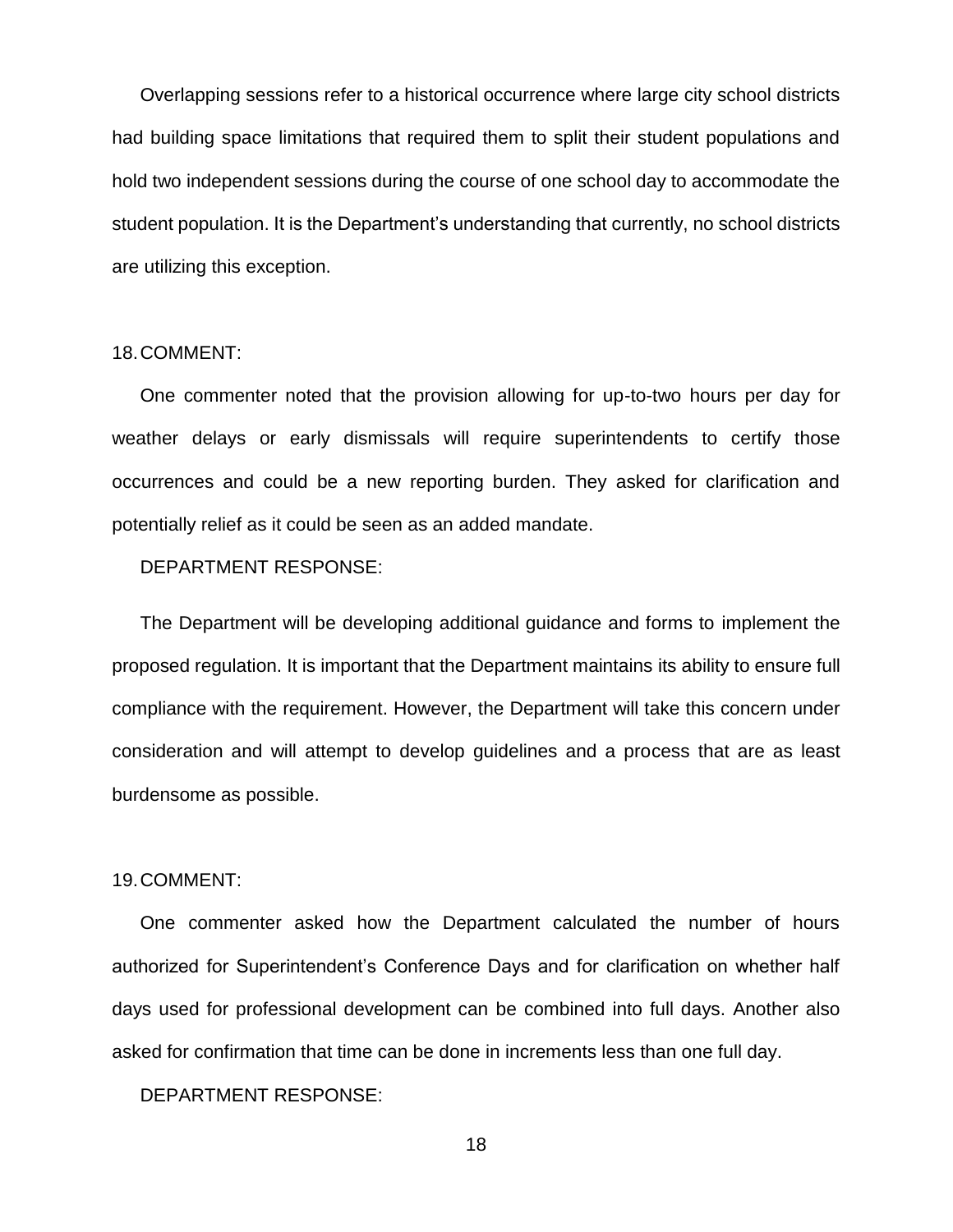The number of hours allowed permitted for Superintendent's Conference Days under the proposed regulation is an extension of the current statute and regulation. Currently, Education Law §3604 allows for four superintendent conference days, and the regulations define a minimum day as two and one-half hours for half-day kindergarten, five hours for kindergarten through grade six, and five and one-half hours for grades seven through twelve. The proposed regulation is simply the product of the four statutory days multiplied by the existing minimum daily hours for the respective grade levels to determine an aggregate number of hours.

Under the proposed regulation, these hours can be used in increments as small as an hour and as much as a full-day, subject to the school district's local discretion, subject to collective bargaining if required under Article 14 of the Civil Service Law.

## 20.COMMENT:

One commenter asked for clarification on how travel time to and from BOCES should be counted for students who attend programs at those facilities.

## DEPARTMENT RESPONSE:

The regulation is intended to apply to the schedule the district is providing to the majority of students. Small variances in individual schedules for a subset of students, such as travel time to a BOCES facility, independent study programs, or extended day programs, will neither count toward or against districtwide compliance.

#### 21.COMMENT:

One commenter requested that the Department consider the possibility of offering districts the ability to implement "virtual snow days" that allow students and teachers to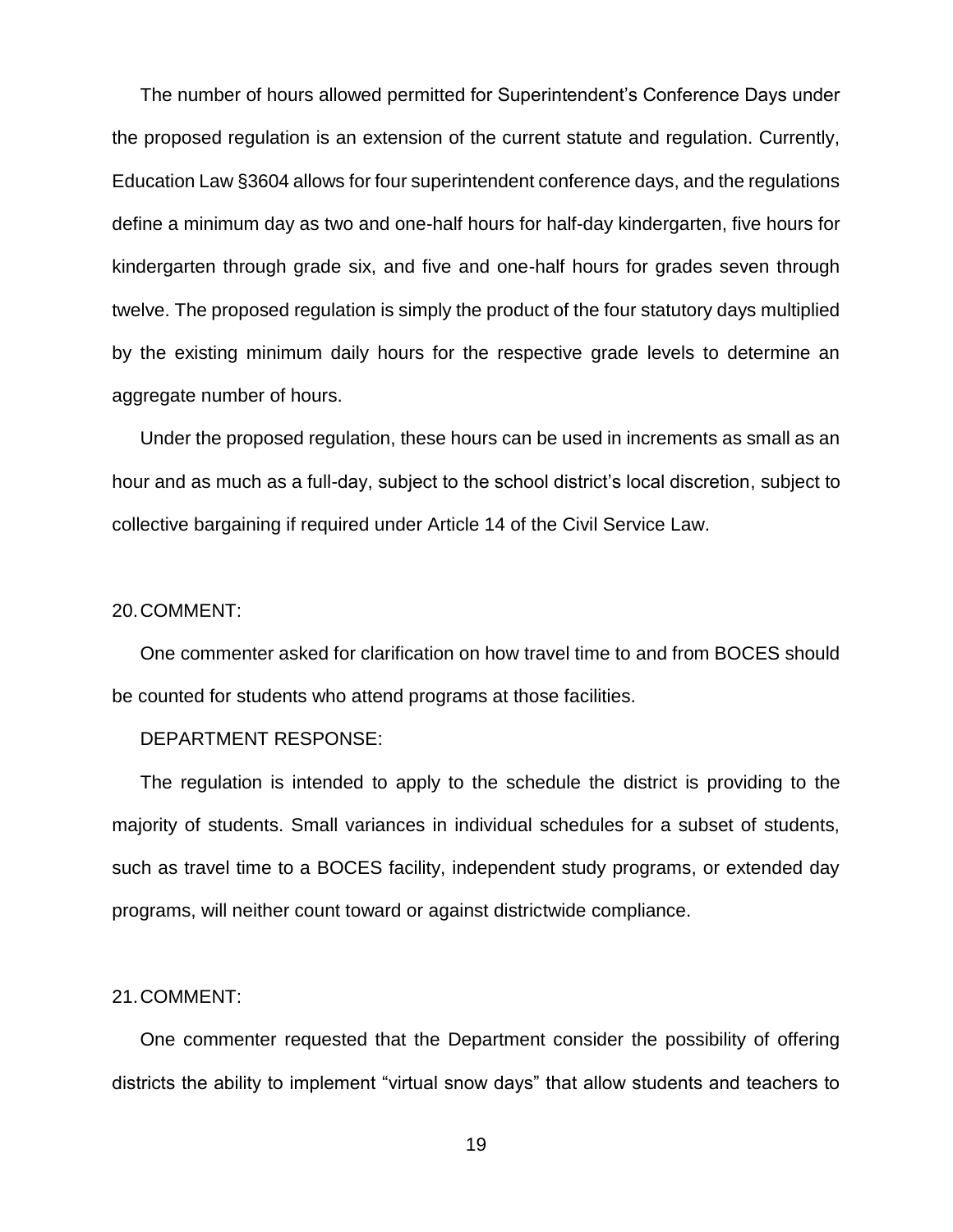engage in instructional activities online on days during which school is unexpectedly cancelled.

#### DEPARTMENT RESPONSE:

This particular allowance is not contemplated under the existing or proposed regulations. The Department would need to research further the legal authorizations for such an allowance and the practicality of its implementation.

#### 22.COMMENT:

One commenter asked for clarification on how school districts should comply with the proposed regulation in the interim while, in some cases, a new collective bargaining agreement is negotiated.

## DEPARTMENT RESPONSE:

The proposed amendment provides that "nothing in this section shall be construed to abrogate any conflicting provisions of a collective bargaining agreement in effect on June 30, 2018 during the term of such agreement and until the entry into a successor collective bargaining agreement to the extent required under article 14 of the Civil Service Law."

#### 23.COMMENT:

One commenter requested clarification about whether or not a school district can use a full day of Superintendent's Conference Day time for parent-teacher conferences.

DEPARTMENT RESPONSE:

As noted in comment #10, the Department recommends that the proposed amendment be revised to allow Superintendent's Conference Days to be used for parent-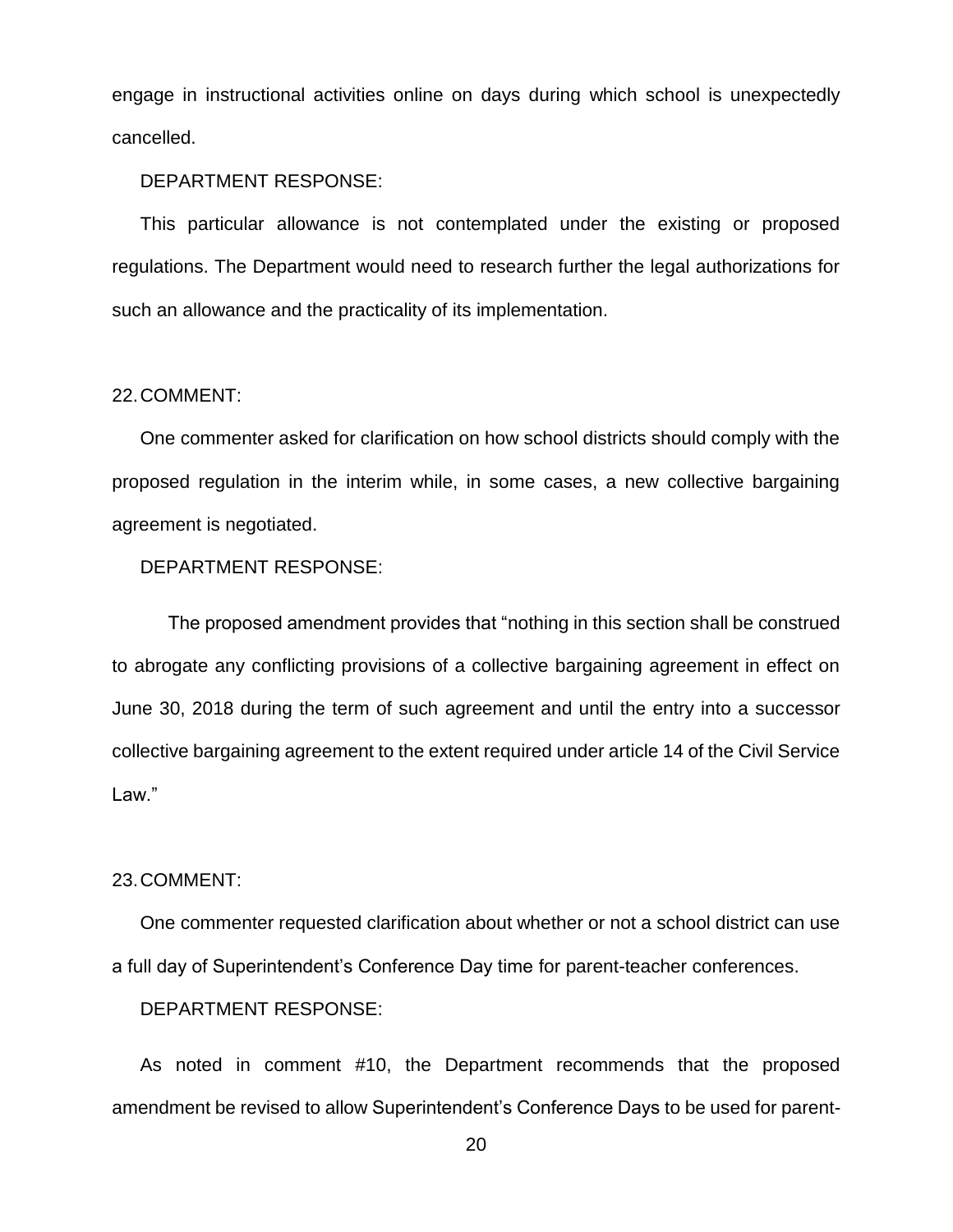teacher conferences. The amount of such hours that can be used for such purpose is up to the district's local discretion and may be executed as a full day within the limitations of the authorized time (i.e., up to the maximum of ten hours for half-day kindergarten, twenty hours for kindergarten through grade six, or twenty-two and one-half hours for grades seven through twelve).

## 24.COMMENT:

One commenter asked for clarification about during which school year the proposed regulations would take effect.

DEPARTMENT RESPONSE:

The proposed regulations will be in effect for school years beginning with 2018-19. The existing regulation will still apply for the 2017-18 school year calendars, which school districts will report to SED as a part of their Fall 2018 aid claim submissions.

#### 25.COMMENT:

One commenter asked for clarification if the rules for half-day parent-teacher conferences would change under the proposed regulations.

DEPARTMENT RESPONSE:

Under the proposed regulation, the rule related to what was previously referred to as "shortened session" parent-teacher conferences will no longer apply. They are being replaced with parent-teacher conferences that can be scheduled in one of two ways:

1. As part of the four authorized Superintendent's Conference Days, up to the maximum of ten hours for half-day kindergarten, twenty hours for kindergarten through grade six, or twenty-two and one-half hours for grades seven through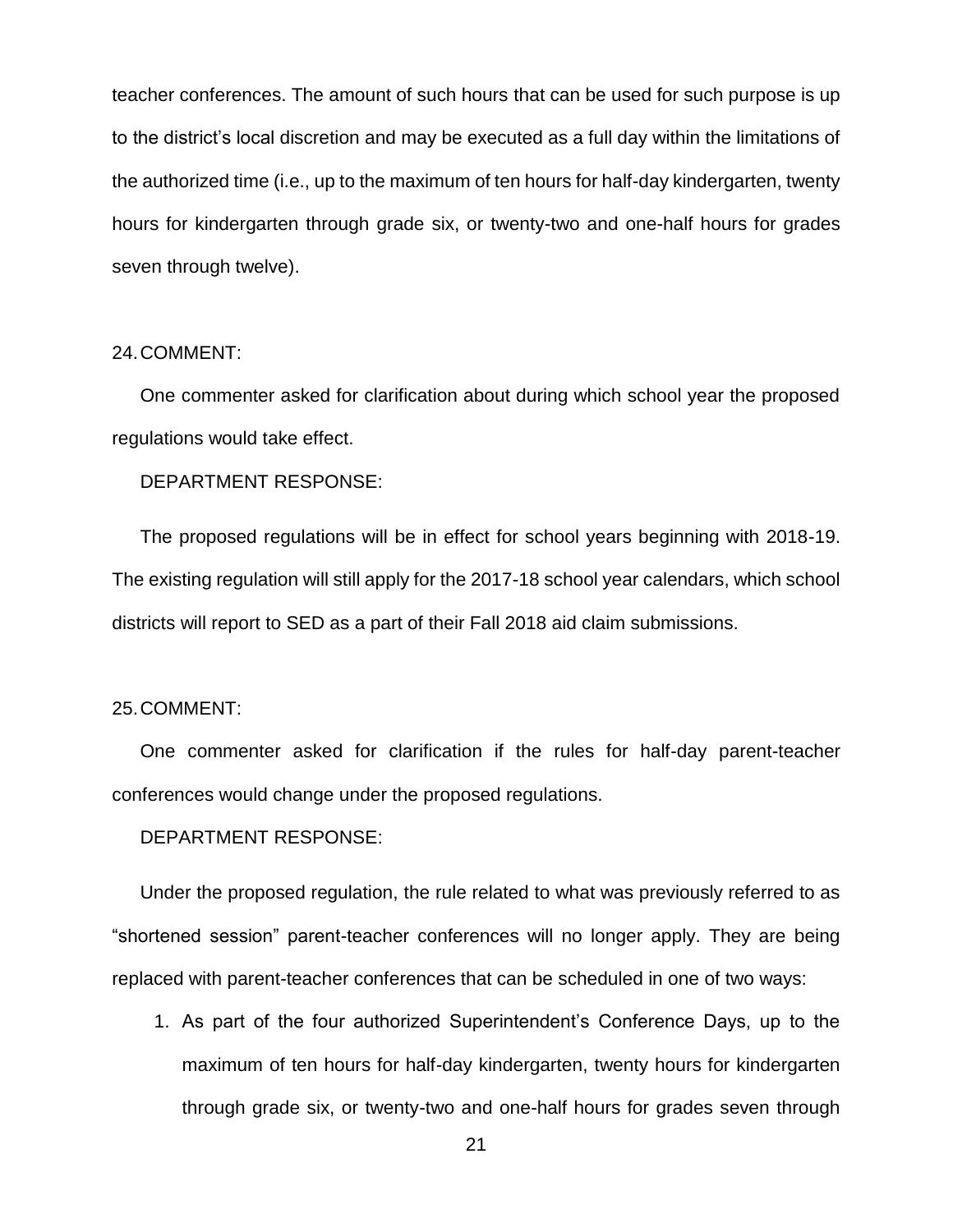twelve. Parent-teacher conference hours may be included within the required aggregate annual minimum instructional hours; or

2. If scheduled outside of the four authorized Superintendent's Conference Days, parent-teacher conferences can be scheduled at local district discretion at any time, for any length of time, consistent with the scheduling on non-instructional time described in comment #1. Such hours may not be included in the aggregate annual minimum instructional hours.

## 26.COMMENT:

One commenter asserted that the annual aggregate minimum instructional hours required in the proposed regulation are incongruent with the instructional units of study and graduation requirements detailed in the Commissioner of Education's Part 100 Regulations. Specifically, in that regulation, units of study are defined as 180 minutes (three hours) per week, and twenty-two credits are required to graduate. They assert that those requirements translate to 720 hours at the high school level, rather than the 990 hours in the proposed regulation, even after accounting for additional instructional time (forty minutes instead of thirty-six) and one forty-minute study hall.

## DEPARTMENT RESPONSE:

First, the computation of the aggregate annual minimum instructional hours in the proposed regulation is the product of the current daily minimum instructional hours over the required 180 days. Therefore, there are no changes, in the interpretation of the Department, to how many hours are required and what may be counted in those hours in the shift from minimum daily hours to the annual requirement.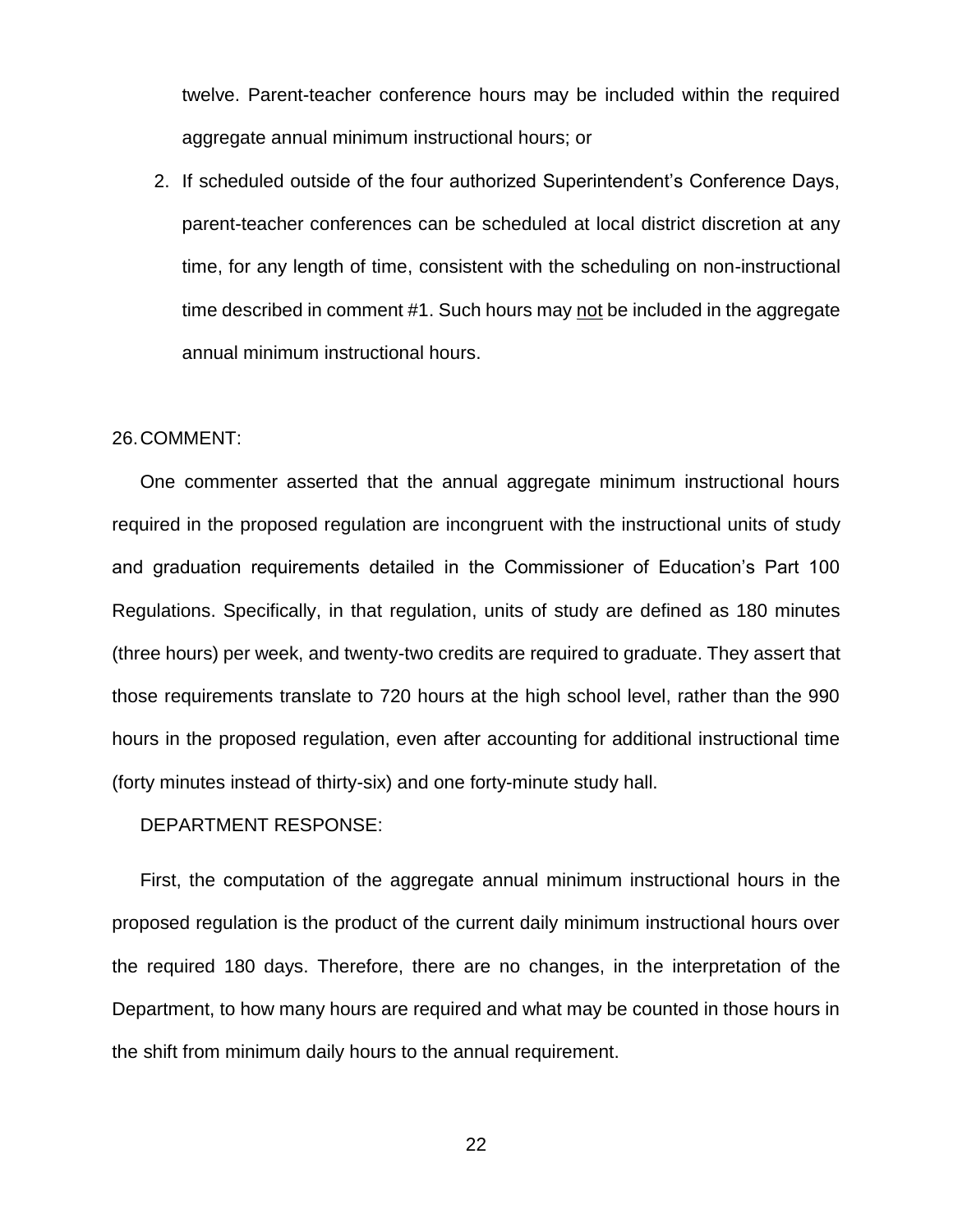Second, the claim that the graduation requirements (plus two courses and study halls) translate to 720 hours per year is incorrect. The example used appears to include study hall time, which would increase the estimate from 720 hours to 840 hours. Second, the estimate also fails to include time for science labs, which are required to qualify to take a science Regents examination and are in addition to the required classroom instruction associated with earning a unit of credit. Moreover, SED believes that, as is currently the case, students should be provided more instruction than the minimum required for graduation to ensure the development of the whole child.

## 27.COMMENT:

Multiple commenters requested that the proposed regulation be amended to allow for recess or physical activity periods to count as instructional hours, noting that such activities are important to the overall physical and social development of students.

## DEPARTMENT RESPONSE:

SED recognizes the importance of physical education instruction and any physical education instruction that complies with Part 135 of the Commissioner's regulations by a certified instructor shall count toward the minimum instructional time for State aid purposes. SED also recognizes that there are a variety of non-instructional activities that may occur in the school day that may positively impact the development of students, including recess.

The proposed amendment is only a minimum. Therefore, the Department also added a provision to the regulations to make it clear that nothing in the proposed regulation should be construed as precluding school districts from lengthening the school day and/or school year beyond the annual minimum instructional requirement. Extensions may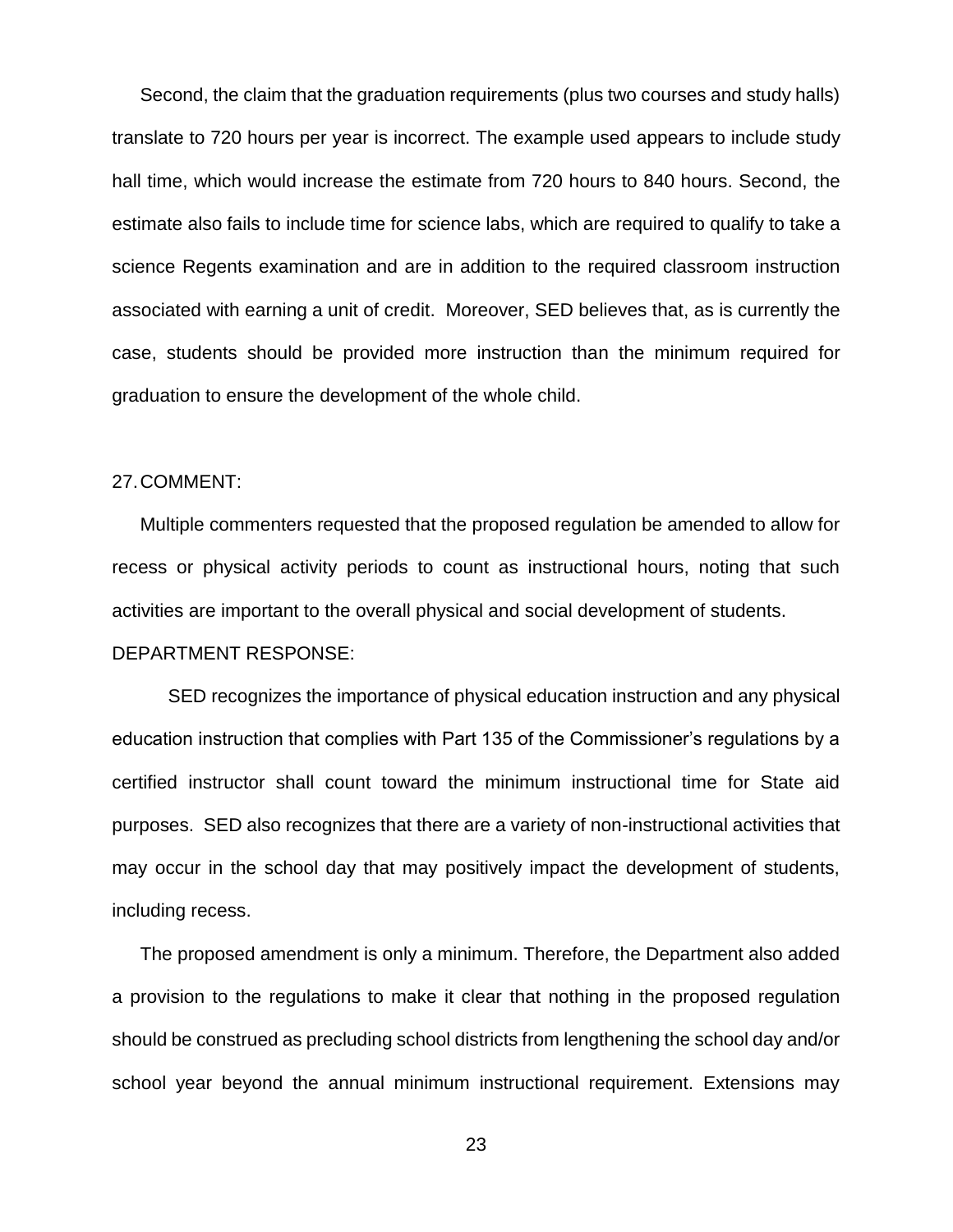include both instructional and non-instructional activities including but not limited to homeroom periods, lunch, recess, staff development activities, parent-teacher conferences, or any other purpose the school district has determined is necessary for the development of the whole child and/or to improve student achievement.

## 28. COMMENT:

One commenter requested that final guidance from the Department and any Frequently Asked Questions document published should also include information from the Office of Special Education and the State Office for Religious and Independent Schools as to how the requirement impacts those programs.

## DEPARTMENT RESPONSE:

The Department will take that request under consideration and attempt to provide as much information as possible in the guidance it produces.

#### 29.COMMENT:

One commenter noted concern about the additional flexibility provided to school districts under the proposed regulation could lead to some scheduling conflicts for nonpublic schools, as the public schools utilize the flexibility in ways to add additional half days.

DEPARTMENT RESPONSE:

The proposed regulation does not in any way change the obligations that public school districts have in providing transportation and certain educational services to nonpublic school students. The Department understands this concern and will monitor the developments closely as school districts make changes to their calendars because of this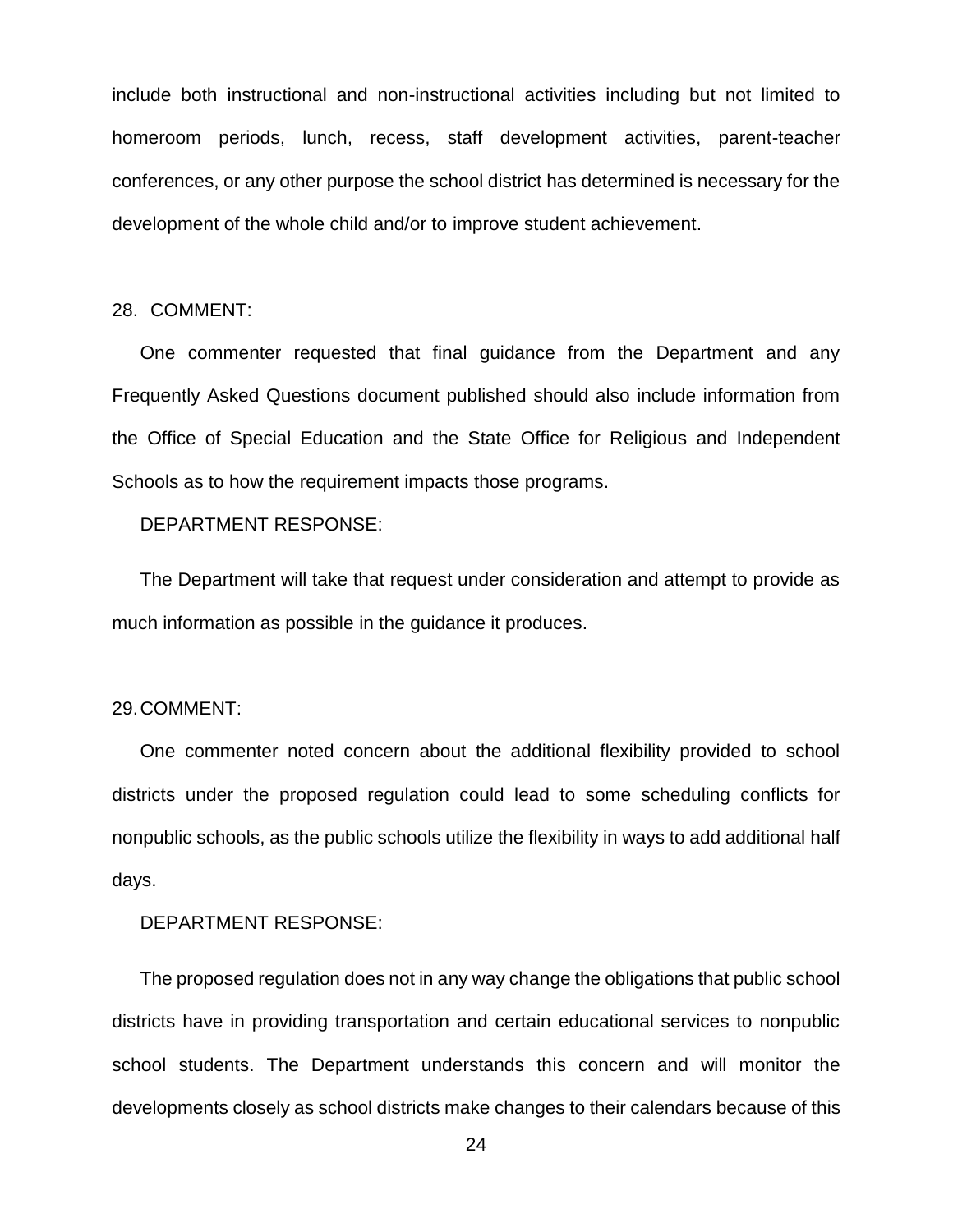proposed regulation. The Department also recommends that nonpublic schools and school districts work collaboratively when developing their respective school calendars.

#### 30.COMMENT:

One commenter requested clarification confirming whether "preannounced" closings or "delayed starts" due to weather or other emergencies must be rescheduled, specifically as they relate to half-day preschool special education programs which are generally two and one-half hours in length.

## DEPARTMENT RESPONSE:

As stated above, the proposed amendment does not apply to 4410 programs or 853 schools.

#### 31.COMMENT:

Multiple commenters were concerned about the potential impact that "significant" changes to the school year calendar could have on the state's tourism industry, including the Department's proposed legislation to allow for student instructional days to be held prior to September 1<sup>st</sup>.

#### DEPARTMENT RESPONSE:

The proposed regulation does not add any additional time requirements on school districts or preclude districts from adopting any existing vacation schedules. The overall amount of instructional time remains the same as it was under the previous regulation, with additional flexibility for school districts to meet the minimum requirement.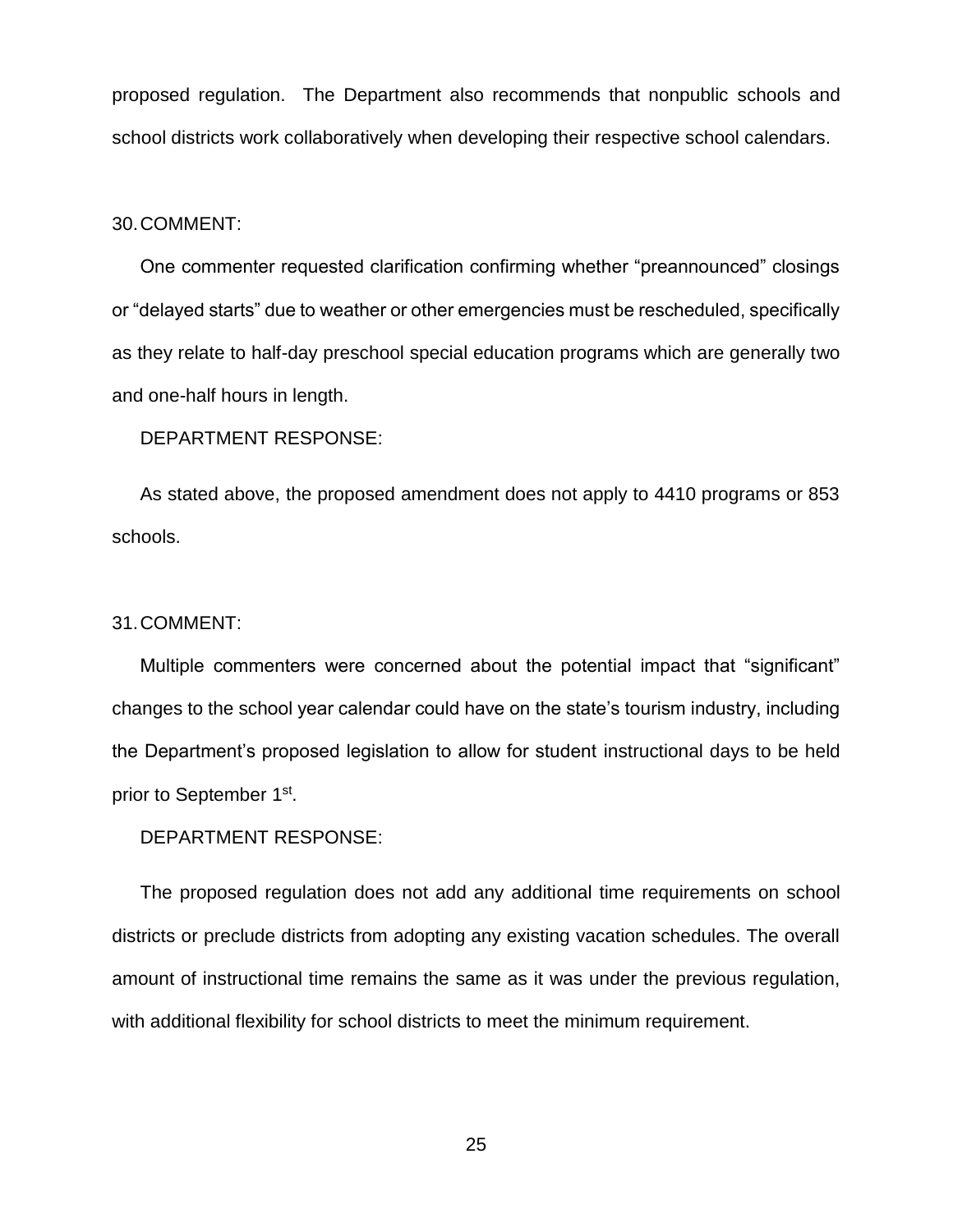The Department has proposed legislation to allow session days prior to September 1, but that legislation has not yet been enacted, and would only be utilized at the discretion of local school districts.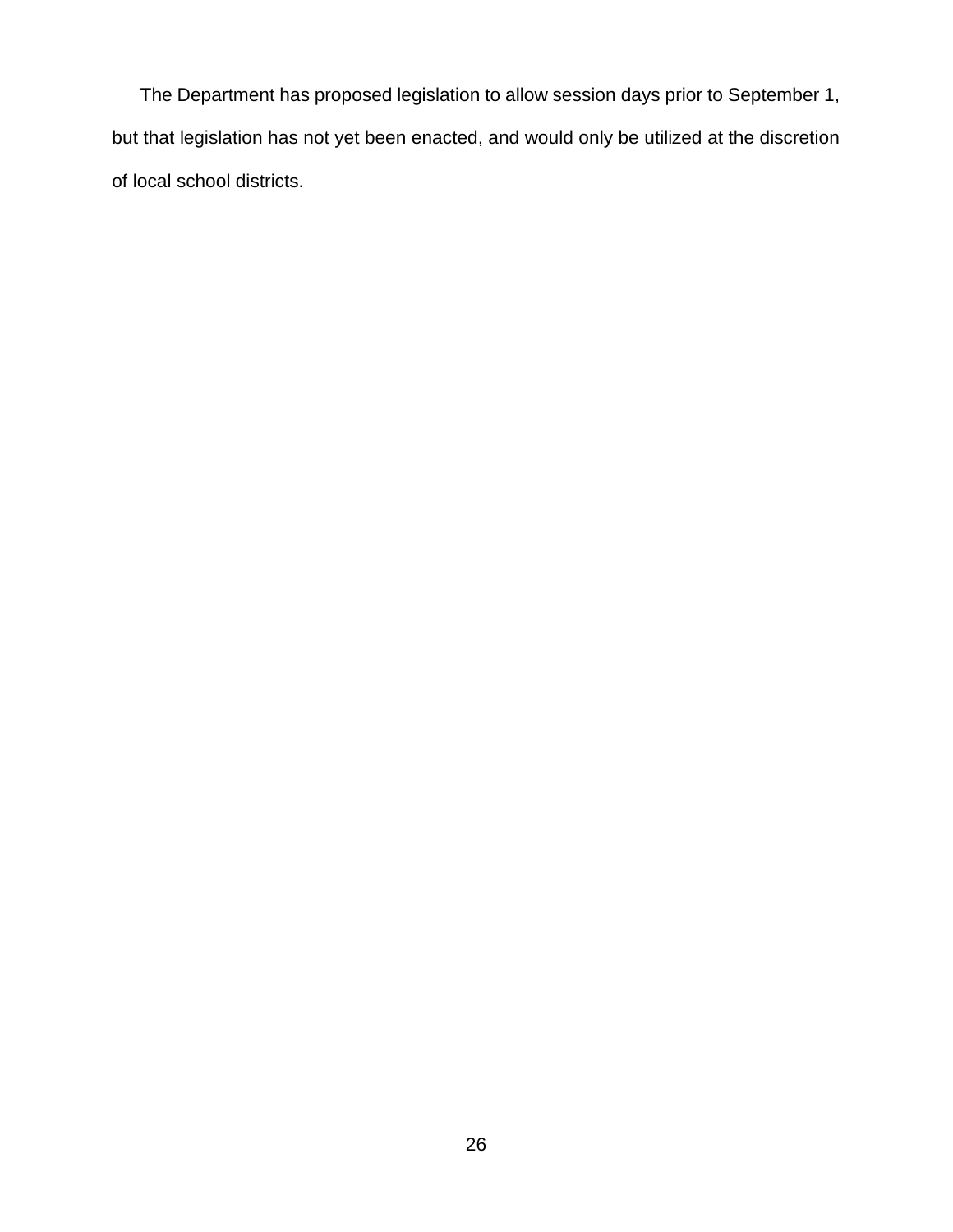**Attachment C**

## ASSESSMENT OF PUBLIC COMMENT

Since publication of the Revised Rule Making in the State Register on April 25,

2018, the State Education Department (SED) received the following written comments:

1. COMMENT:

Multiple commenters requested that homeroom, recess, and "passing time" be counted as instructional time. At least one commenter cited research to suggest that recess improves not just physical health, but social and emotional health. The same commenter also indicated that evidence shows that student mental health issues have been growing at an alarming rate and therefore encouraging and supporting recess will help.

A commenter also suggested that the State's assertion that recess, hall passing time and homeroom have never counted is also incorrect. The commenter asserts that in the past, homeroom and hall passing time counted, citing to a guidance memo regarding half days where schools were told to determine instructional minutes by taking the length of the school day, from start to dismissal, subtracting out only lunch for high schools, and subtracting out only lunch and recess for elementary schools [\(https://stateaid.nysed.gov/attendance/sched](https://stateaid.nysed.gov/attendance/sched) halfdays 180 days of session.htm).

DEPARTMENT RESPONSE:

Education Law §3604(7) requires the 180 days of school session counted for State aid purposes must be instructional time "taught by a qualified teacher." Therefore, any homeroom and/or recess that is not taught by a qualified teacher and passing time has not been included as instructional time for State aid purposes. However, the regulation recognizes that for these other time periods within a school district schedule, nothing in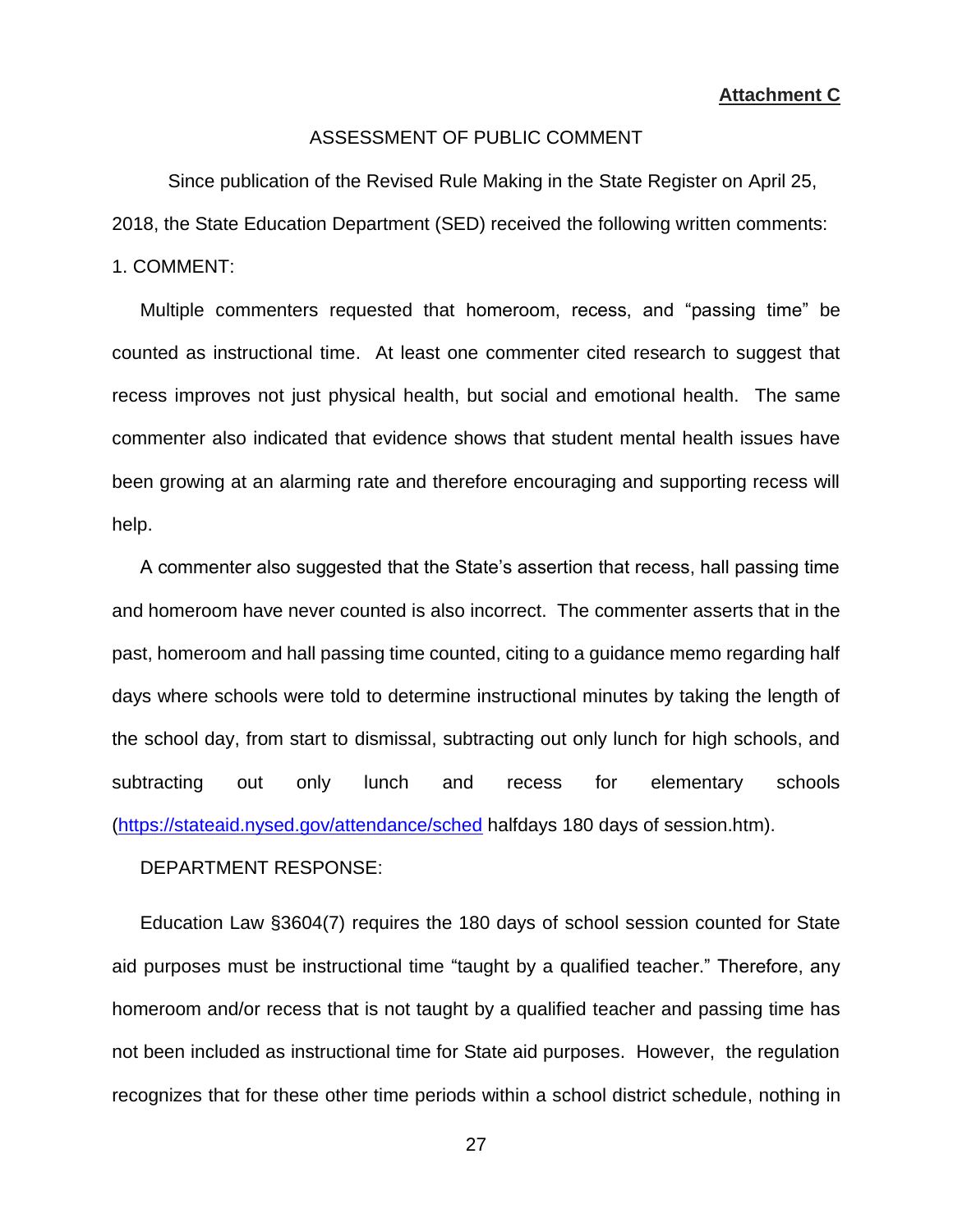the regulation shall be construed to preclude school districts from lengthening the school day and/or school year beyond the annual minimum instructional requirement for both instructional and non-instructional activities or for any other purpose the school district has determined is necessary for the development of the whole child and/or to improve student achievement. This has been the guidance of the Department prior to this regulation and nothing in this regulation speaks to recess, passing time or homeroom. Therefore, the Department believes that these suggested changes are outside the scope of the regulation and does not believe that any change is warranted.

## 2. COMMENT:

One commenter recommended that the June Regents examination period be moved to an earlier set of dates in June in order to provide two additional weeks of summer vacation time for students.

## DEPARTMENT RESPONSE:

The Department has compressed, to the extent possible, the June 2019 Regents examination schedule to provide school districts with more available days to hold session.

However, Education Law §3604(7) requires that there be 180 days of session to be eligible for State aid. Therefore, even if a school district ended school earlier in June, it would then need to begin school earlier (such as in August) to ensure that it met the statutory requirement of 180 instructional days. SED has proposed legislation that would authorize school districts to commence the school prior to September 1, subject to local discretion.

## 3. COMMENT: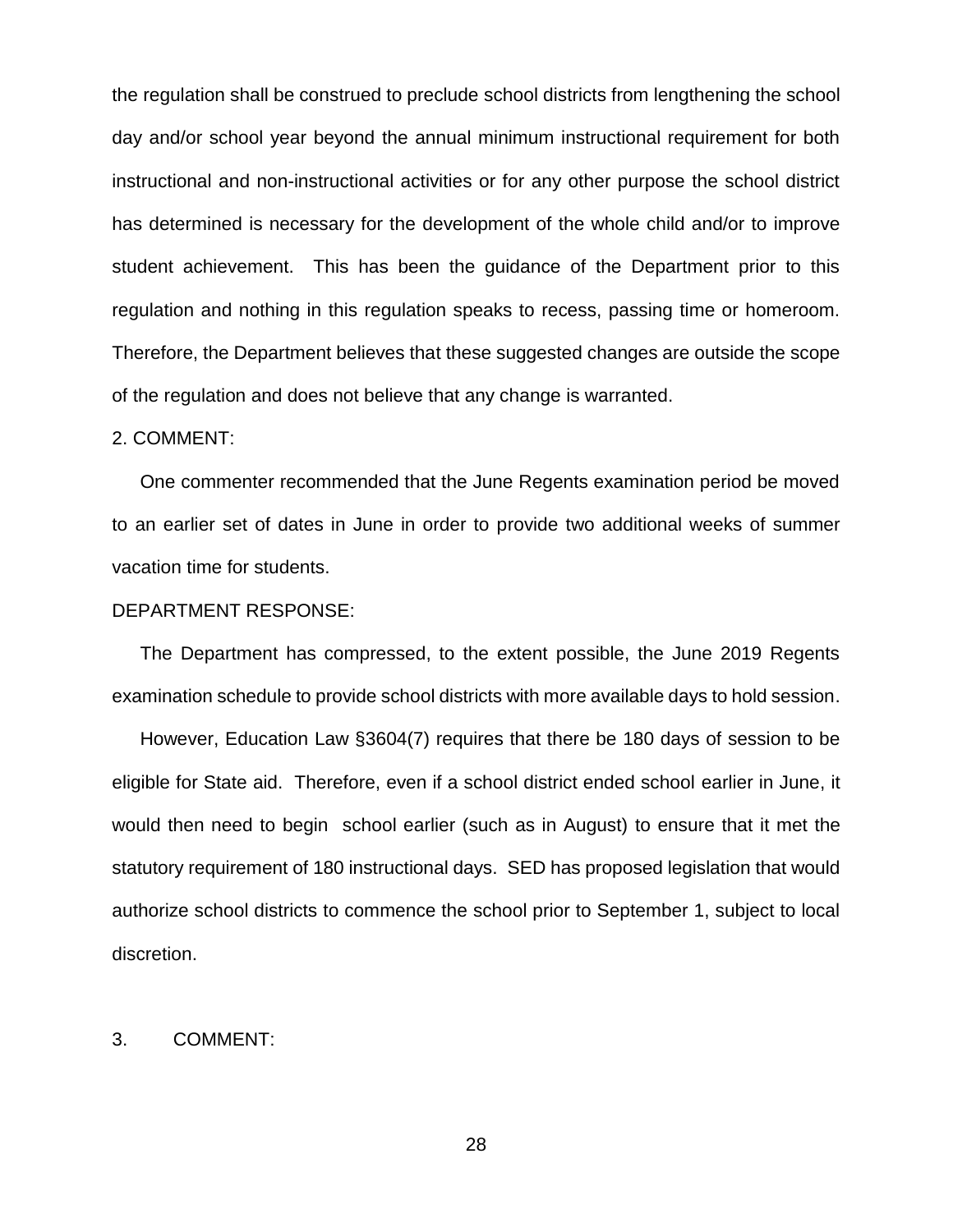One commenter asserted that the annual aggregate minimum instructional hours required in the proposed regulation are incongruent with the instructional units of study and graduation requirements. The commenter indicated that students currently need to complete 22 credits for graduation and the instructional hours required to meet the 22 credit mandate is less than the 990 hours being proposed now. This disconnect will make it challenging for some high schools to meet the 990 instructional hour mandate because they have created schedules to meet the 22 credit requirements and the two don't necessarily align.

## DEPARTMENT RESPONSE:

First, the computation of the aggregate annual minimum instructional hours in the proposed regulation is the product of the current daily minimum instructional hours over the statutorily required 180 days. Therefore, there are no changes, in the interpretation of the Department, as to how many instructional hours are required for State aid and what may be counted in those hours in the shift from minimum daily hours to the annual requirement. Therefore, SED does not believe any changes are warranted.

Moreover, SED believes that, as is currently the case, students should be provided more instruction than the minimum required for graduation to ensure the development of the whole child.

4. COMMENT: Another commenter asked that the Department reconsider whether recess should count if it complies with Part 135 of the Commissioner's regulations and instead allow recess to count as instructional time if any certified professional is providing the requisite supervision and instruction during this time, not just the certified professionals listed in the regulation.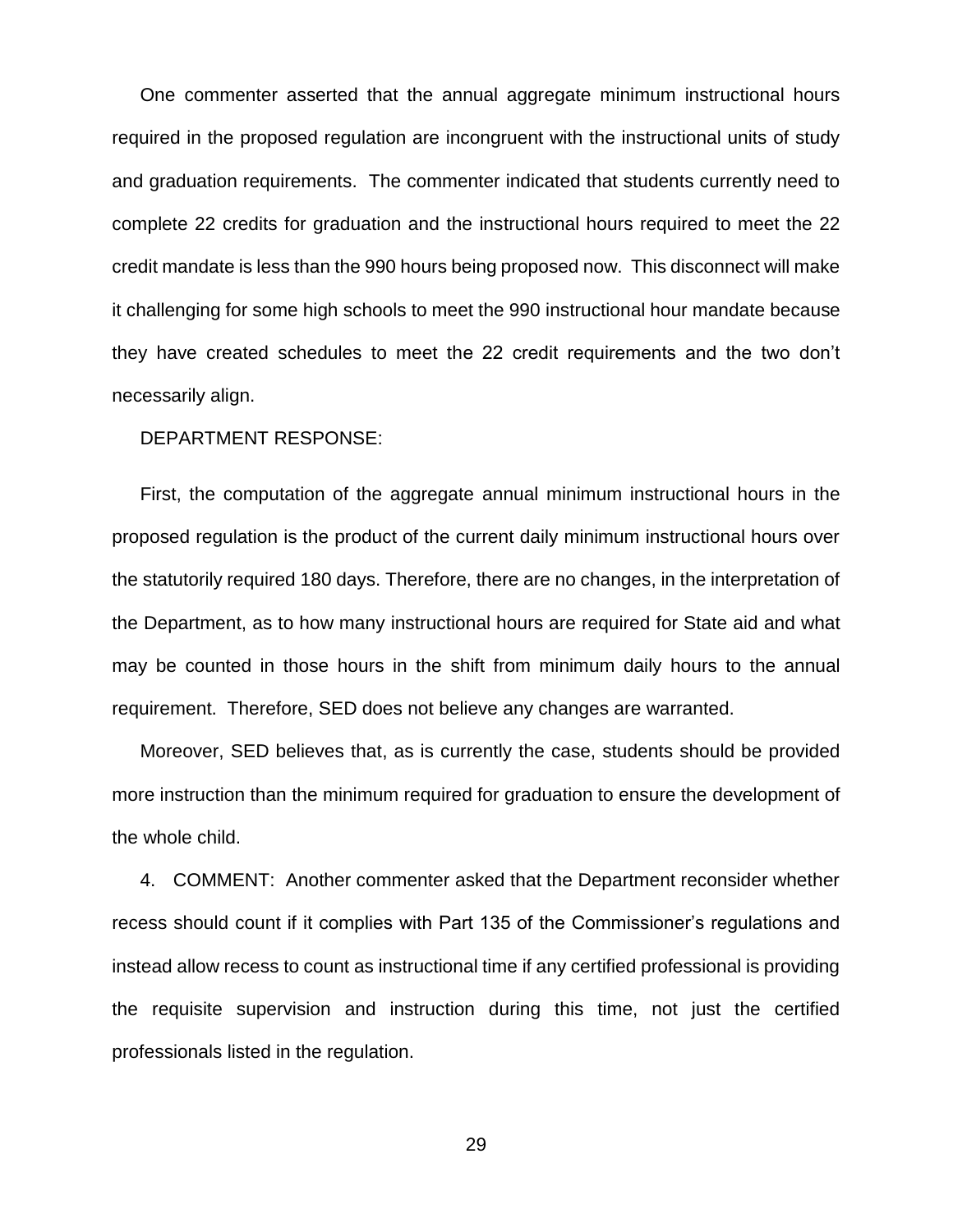RESPONSE: If physical education instruction is provided during recess, it therefore must meet the requirements of Part 135 of the Commissioner's regulations. Therefore, no changes are warranted.

5. COMMENT: Another commenter indicated that she had several concerns about the minutes per day requirement for students. She indicated that with the minimum instructional requirements, recess, lunch and passing time, it could mean students are in school for 7 or 8 hours a day, which is too much.

She further indicates that she teaches high school and that students who are not in music have a period where they can connect with any content teacher they need to get help. It is unstructured time, but with a purpose.

RESPONSE: Prior to this proposed amendment, the regulations required that students have 5.0 minimum hours of instruction a day in elementary and 5.5 hours in middle and high schools. The purpose of the proposed regulation is merely to provide school districts with flexibility and allow them to spread the minimum instructional time over the school year, within their discretion. It does not provide for a longer school day, as the commenter suggests.

Second, the regulation is intended to apply to the schedule the district is providing to the majority of students. Small variances in individual schedules for a subset of students do not count against the district for State aid purposes.

6. COMMENT: Another comment expressed concern about the timing of the proposed amendment. The commenter indicated that adopting the proposed amendment as an emergency does not allow the time necessary for districts to fully understand the changes, negotiate with unions and plan for the changes.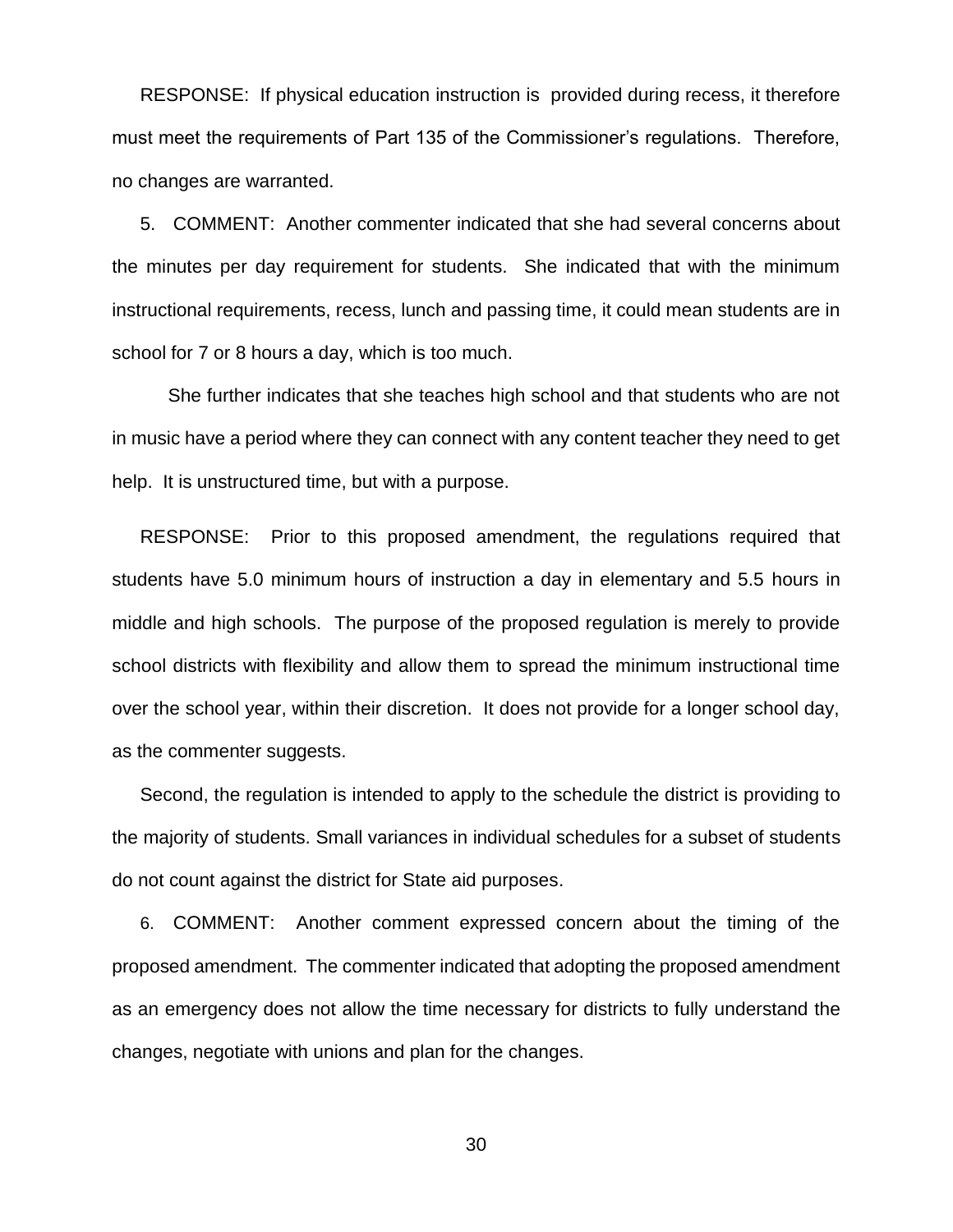RESPONSE: Based on concerns from the field requesting additional flexibility in their school calendars for the 2018-2019 school year, the Department is adopting the proposed regulations on an emergency basis for the new school year. However, the regulation also contains a provision that says that nothing in the regulation shall override an existing collective bargaining and that any existing collective bargaining shall remain in effect until a successor agreement is reached.

7. COMMENT: One commenter requested non-attendance days for primary and general elections, particularly on Primary Day and Election Day in November and/or that the school year be extended beyond the current rating day so that school districts can have more flexibility to schedule their school calendar around these important voting days.

RESPONSE: To the extent the commenter is requesting that schools be prohibited from being open on primary and general election days, a statutory amendment would be needed to include these in the list of legal holidays on which school districts are prohibited from being open.

With respect to the comment on Rating Day, the Department understands the concern, but is equally concerned with the quality of instructional time that would be offered after all Regents and final examinations have been administered and course grading is completed in anticipation of graduation, which typically occurs before July 1<sup>st</sup>. In recent years, including the current 2017-18 school year, when significant weather conditions have impacted schedules statewide, SED has allowed for one day after Rating Day to be used for an unused Superintendent's Conference Day to make up one such cancelled day (information available here: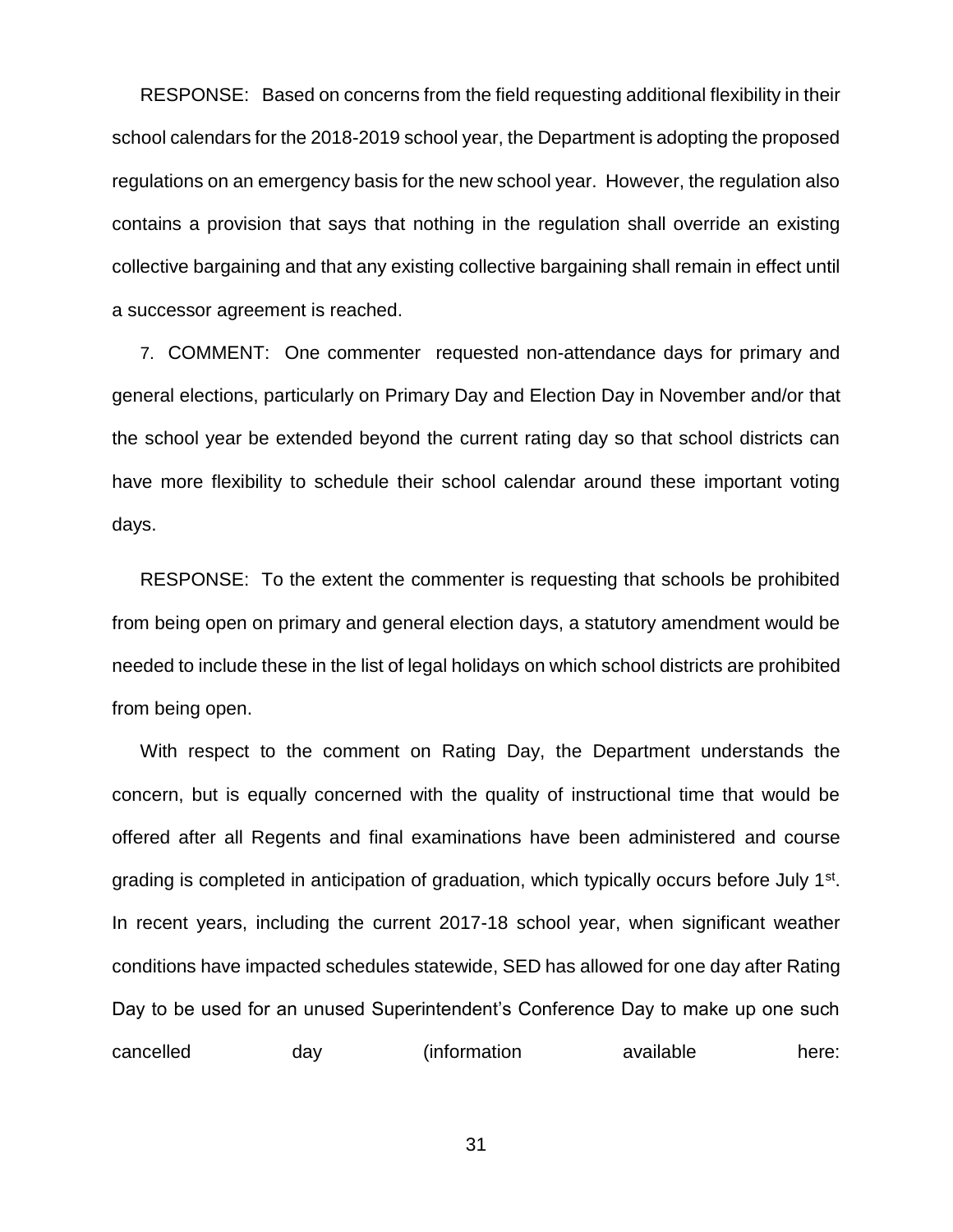[https://stateaid.nysed.gov/attendance/sched\\_superintendents\\_conf\\_day\\_june\\_2018.htm](https://stateaid.nysed.gov/attendance/sched_superintendents_conf_day_june_2018.htm)

). The Department will continue this practice. Therefore, no revisions are necessary.

8. COMMENT: At the elementary level, recess should count in the daily minutes. There is so much learning that occurs during this period, instructed and/or supervised by certified teachers. In addition to the team building skills that are addressed, students learn to exercise their leadership skills, resolve conflict, as well as teaching others through different aptitudes and abilities. Research shows many benefits of recess. Not counting recess means some districts will need to eliminate it to meet the time requirements. Please consider counting this recess time as part of the requirements for calendar minutes.

Transition time at the elementary level is another issue. The commenter indicated that the district is incorporating 18 minutes of passing time at the elementary level which is "crazy" in self-contained classrooms. Passing time should not even be a factor at the elementary level.

#### RESPONSE:

See Response to Comment #1 on recess and passing time.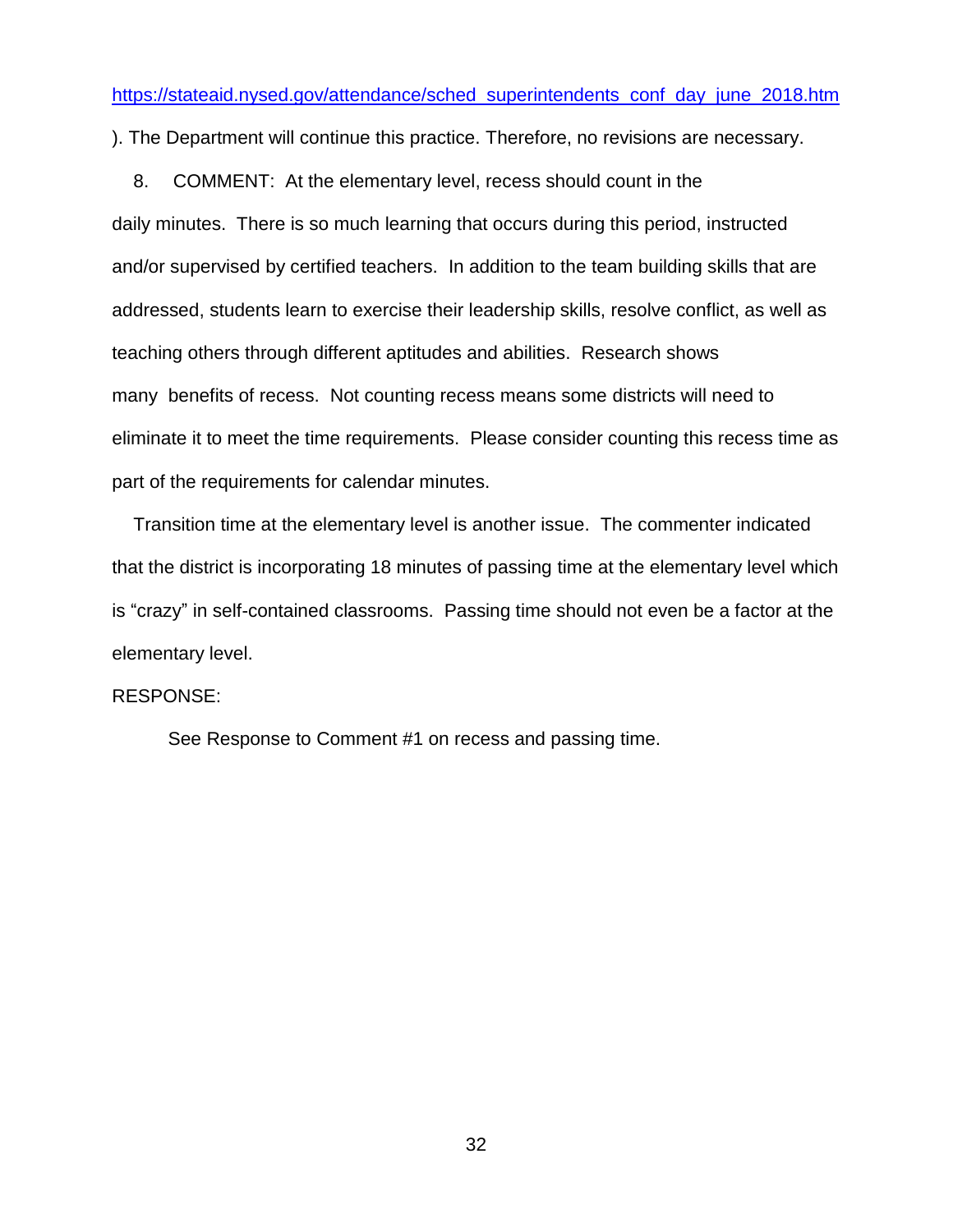Since publication of the Revised Rule Making in the State Register on June 27, 2018, the State Education Department (SED) received the following written comments:

1. COMMENT:

One commenter requested that homeroom and "passing time" be counted as instructional time. The commenter also suggested that the State's assertion that recess, hall passing time and homeroom have never counted is also incorrect. The commenter asserts that in the past, homeroom and hall passing time counted, citing to a guidance memo regarding half days where schools were told to determine instructional minutes by taking the length of the school day, from start to dismissal, subtracting out only lunch for high schools, and subtracting out only lunch and recess for elementary schools [\(https://stateaid.nysed.gov/attendance/sched](https://stateaid.nysed.gov/attendance/sched) halfdays 180 days of session.htm).

## DEPARTMENT RESPONSE:

Education Law §3604(7) requires the 180 days of school session counted for State aid purposes must be instructional time "taught by a qualified teacher." Therefore, any homeroom and/or recess that is not taught by a qualified teacher and passing time has not been included as instructional time for State aid purposes. However, the regulation recognizes that for these other time periods within a school district schedule, nothing in the regulation shall be construed to preclude school districts from lengthening the school day and/or school year beyond the annual minimum instructional requirement for both instructional and non-instructional activities or for any other purpose the school district has determined is necessary for the development of the whole child and/or to improve student achievement. This has been the guidance of the Department prior to this regulation and nothing in this regulation speaks to recess, passing time or homeroom.